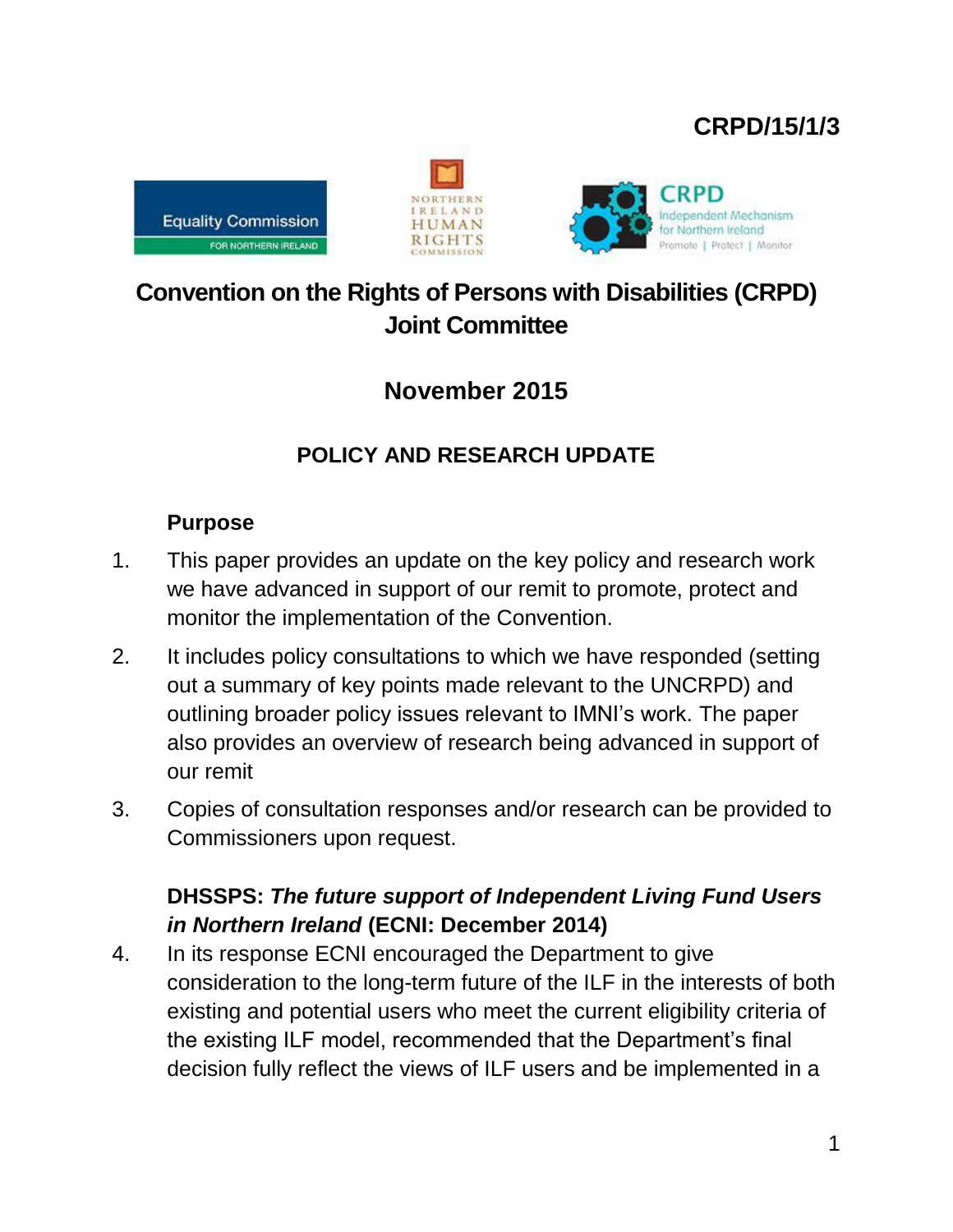timely manner to address the concerns users have about the future of the fund.

- 5. The response noted that the underlying theme of all of the options presented in the consultation paper was the eventual closure of the ILF. Any proposed future model concerned with the delivery of independent living resources was time bound, focused exclusively on the support requirements of existing ILF users only, rather than those individuals who may also benefit from this type of fund now, and in the future.
- 6. ECNI highlighted that the options presented in the paper would either preserve existing inequalities associated with the existing model, or exacerbate these existing inequalities by withdrawing support to existing ILF users it could not therefore endorse any of the options outlined in the consultation paper. The response pointed out that the eventual closure of the ILF, without any clear indication of the arrangements to succeed the scheme, will impact adversely on the rights of persons with disabilities under Article 19 of the CRPD 'Living independently and being included in the community'<sup>1</sup>.
- 7. Furthermore, the response drew attention to the comments by the Joint Committee for Human Rights that, in its view, welfare reform, changes to eligibility criteria for adult social care and the closure of the Independent Living Fund (ILF) 'risk interacting in a particularly harmful way for disabled people. Some disabled people risk losing

 $\overline{a}$  $1$  States Parties to the present Convention recognize the equal right of all persons with disabilities to live in the community, with choices equal to others, and shall take effective and appropriate measures to facilitate full enjoyment by persons with disabilities of this right and their full inclusion and participation in the community, including by ensuring that:

a) Persons with disabilities have the opportunity to choose their place of residence and where and with whom they live on an equal basis with others and are not obliged to live in a particular living arrangement; b) Persons with disabilities have access to a range of in-home, residential and other community support services, including personal assistance necessary to support living and inclusion in the community, and to prevent isolation or segregation from the community;

c) Community services and facilities for the general population are available on an equal basis to persons with disabilities and are responsive to their needs.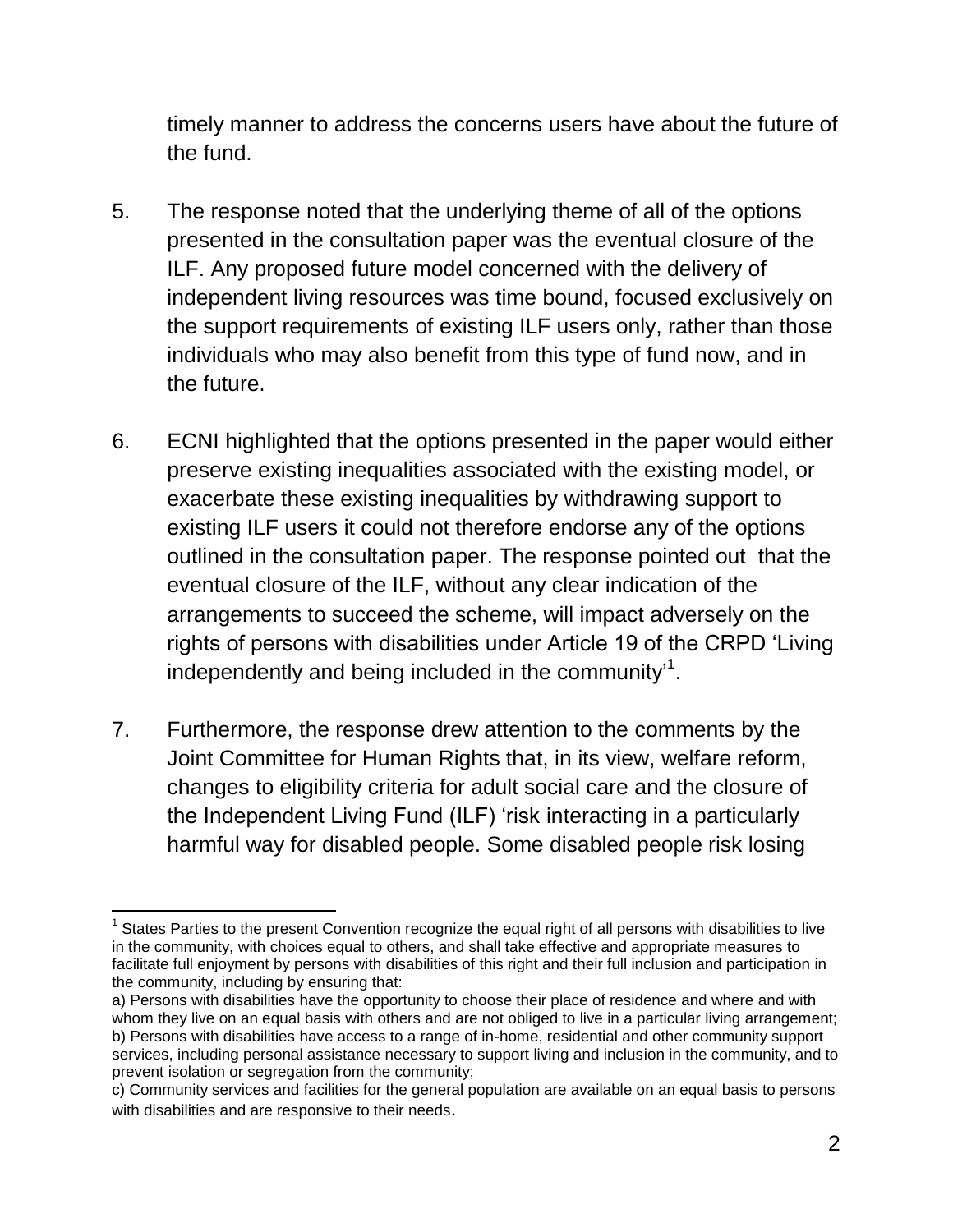Disability Living Allowance (DLA)...whilst not getting support from the ILF, all of which may force them to return to residential care'.<sup>2</sup>

8. The response concluded by asking the Department to take particular account of the preamble to the Convention, Article 4 'General obligations' and Article 19 the 'Living independently and being included in the community' in making the decisions about the future resourcing of Independent Living options.

#### **DHSSPS:** *Service Framework for Children and Young People* **(ECNI: January 2015)**

- 9. ECNI recommended the inclusion of a standard embedding equality in the Service Framework for Children and Young People.
- 10. The submission drew attention to the conclusion of IMNI's '*Jurisdictional Parallel Report on Implementation of the United Nations Convention on the Rights of Persons with Disabilities'*<sup>3</sup> that children with disabilities are generally excluded from the decision making processes concerned with delivering government measures, policies and programmes concerned with their health, economic and social well being and that consequently children with disabilities face a range of barriers when accessing services, including the benefit of age appropriate services in areas such as health.
- 11. The submission pointed out that there is a clear need to effectively address equality issues in the Service Framework for Children and Young People.

 $^{\rm 2}$  Joint Committee for Human Rights: 'Implementation of the Right of Disabled People to Independent Living', paragraph 161, Twenty Third Report, 6 February 2012.

<http://www.publications.parliament.uk/pa/jt201012/jtselect/jtrights/257/25708.htm><br>3 Avoilable at: http://www.equalitupi.org/Delivering Equality/Addressing inoquality

Available at:<http://www.equalityni.org/Delivering-Equality/Addressing-inequality/UNCRPD-Disability>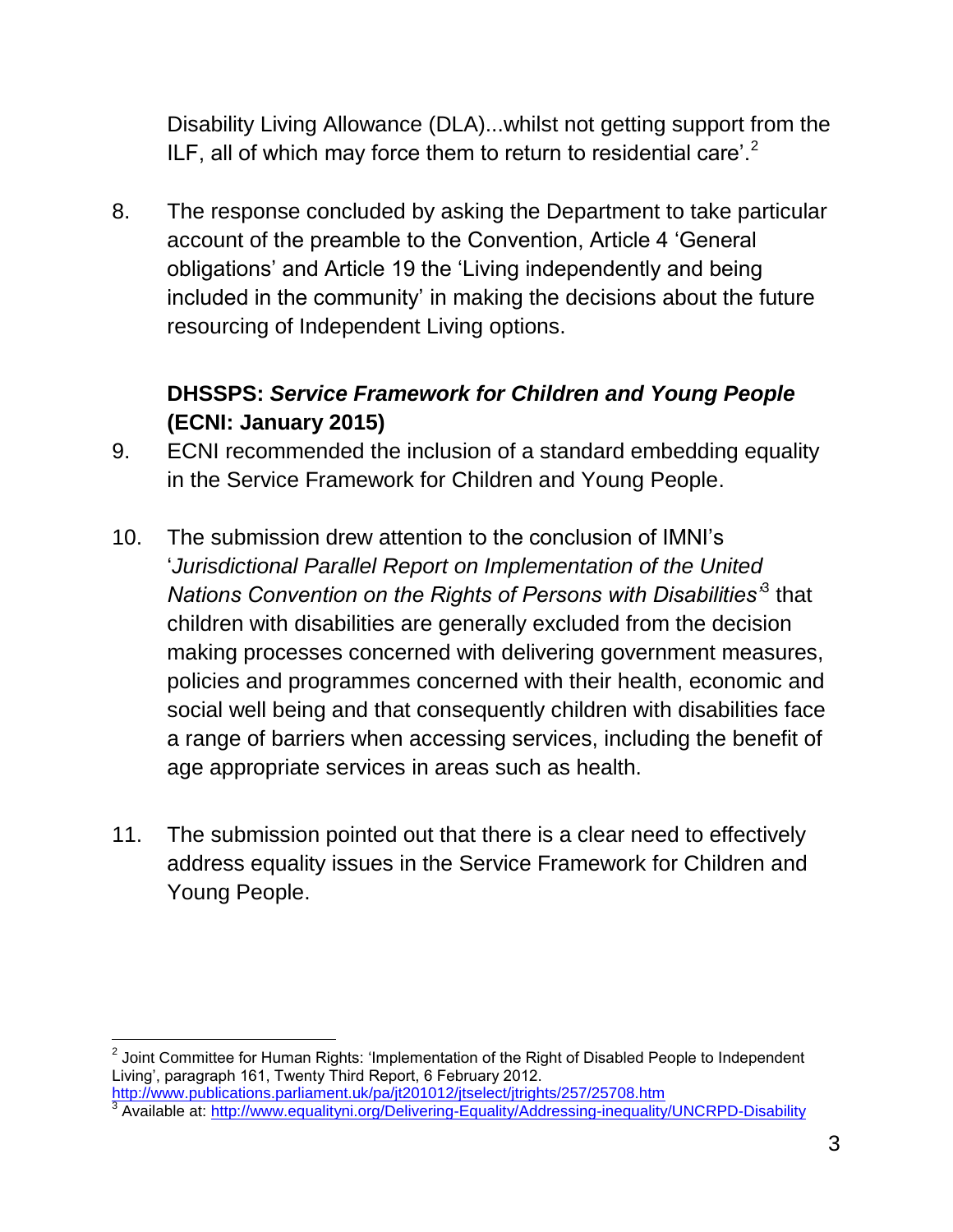### **OFMDFM:** *Annual Disability Strategy Indicators* **(ECNI: February 2015)**

- 12. ECNI highlighted the key overarching issue with the draft annual indicators is the lack of connection between the aims and actions associated with the Strategic Priorities. A full analysis of the adequacy and appropriateness of the proposed indicators was included in an Appendix.
- 13. The response highlighted that while the proposed indicators have been broadly drawn up to measure outcomes in relation to the aim of each Strategic Priority, actions linked to the strategic priorities, however, are not always relevant to the stated objectives. This is a critical flaw in that actions should produce change in areas associated with each Strategic Priority and the impact of these actions should then be measured by the use of indicators.
- 14. ECNI expressed concern that the Strategic Priorities had been allocated to actions which largely reflect pre-existing Programme for Government $4$  commitments or planned programmes produced by the Northern Ireland Executive. ECNI advised that rather than seek to fit the pre-existing Programme for Government priorities against the CRPD articles, that the Strategic Priorities outlined in the Disability Strategy are aligned correctly with appropriate articles and relevant indicators, which measure the extent to which these articles are realised, are put in place.
- 15. The preamble for the Strategy indicates that the "Strategy is developed on a rights based approach to fulfil the obligations provided for in the United Nations Convention on the Rights of Persons with Disabilities (CRPD)"<sup>5</sup>. However, recent research

 $\overline{a}$  $4$  OFMdFM (January 2013) Op. Cit. Appendix 1 of the document, which is entitled 'Programme for Government Commitments, CRPD articles, Strategic Priorities and Key Performance Measures' and seeks to relate the articles of the CRPD to the priorities of the Disability Strategy and Programme for Government 2011-2015 (PfG). The table includes a column which seeks to explain how each PfG commitment 'will address the needs of people with disabilities'. See pages 33-53 op.cit. <sup>5</sup> OFMdFM (January 2013): Op.Cit*.*, paragraph 1 page 6.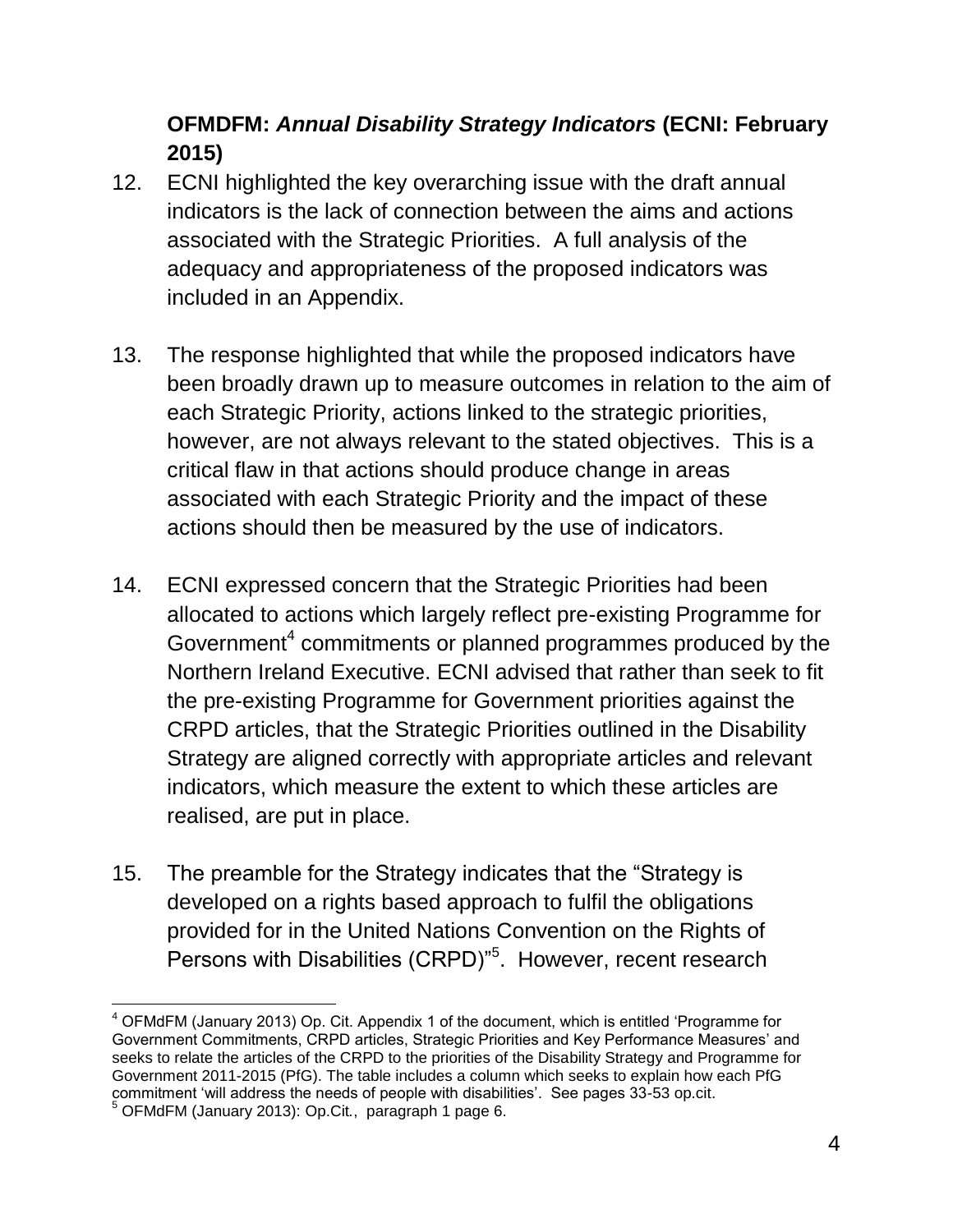commissioned by the Equality Commission<sup>6</sup> has identified a similar disconnect in the Disability Strategy between actions outlined in the 2011 – 2015 Programme for Government (PfG)<sup>7</sup> and the articles of the CRPD. The research concluded that the articles of the CRPD have been assigned to existing or planned commitments and programmes "without any consideration of the actual obligations and rights contained in those articles"**<sup>8</sup>** and that the connection between them was "weak, unclear or, in some cases, not actual"  $^9$ .

- 16. Furthermore, the research noted the omission of priorities and commitments in the PfG 2011-2015 relating to Article 6 of the CRPD on *women with disabilities* and only a brief mention of Article 7 on children with disabilities<sup>10</sup>.
- 17. ECNI drew the attention of the Department to a comparative study on the successful implementation of the CRPD through disability strategies<sup>11</sup>, which recommends that outcomes should be evaluated and measured at two levels:
	- in terms of implementation outcomes (that is, did it do what it said it was going to do); and
	- life outcomes for disabled people (what impact did it have on the lives of people with disabilities).

<sup>6</sup> Byrne, B., Harper, C., Shea Irvine, R., Russell, H. and Fitzpatrick, B. (2014): *CRPD: Shortfalls in public policy and programme delivery in Northern Ireland relative to the Articles of the CRPD*, final paragraph, page 20 (ECNI: Belfast). Available at:

[http://www.equalityni.org/ECNI/media/ECNI/Publications/Delivering%20Equality/RES1314-](http://www.equalityni.org/ECNI/media/ECNI/Publications/Delivering%20Equality/RES1314-05_CRPD_Final-Report-v1_-130614.pdf) [05\\_UNCRPD\\_Final-Report-v1\\_-130614.pdf](http://www.equalityni.org/ECNI/media/ECNI/Publications/Delivering%20Equality/RES1314-05_CRPD_Final-Report-v1_-130614.pdf)

 $7$  OFMdFM (January 2013). Op. Cit., Appendix 1 of the document, which is entitled 'Programme for Government Commitments, CRPD articles, Strategic Priorities and Key Performance Measures' and seeks to relate the articles of the CRPD to the priorities of the Disability Strategy and Programme for Government 2011-2015 (PfG). The table includes a column which seeks to explain how each PfG commitment 'will address the needs of people with disabilities'. See pages 33-53.<br><sup>8</sup> Burno, B, et el (2014): Op, eit, firet peregraph, page 21.

 $^3$  Byrne, B. et al (2014): Op. cit., first paragraph, page 21.

<sup>&</sup>lt;sup>9</sup> Ibid. See also paragraphs 2 and 3, page 21.

<sup>&</sup>lt;sup>10</sup> See CRPD text.

<sup>11</sup> Flynn, E*.,* (2011): *From Rhetoric to Action – Implementing the UN Convention on Human Rights for Persons with Disabilities* - Chapter 4 'Critical Success Factors in Delivering A National Disability Strategy Lessons from International and Comparative Experience', pages 197-286, (Centre for Disability Law, National University of Galway).Available at:<http://inspirasi.co/books/1410765858.pdf>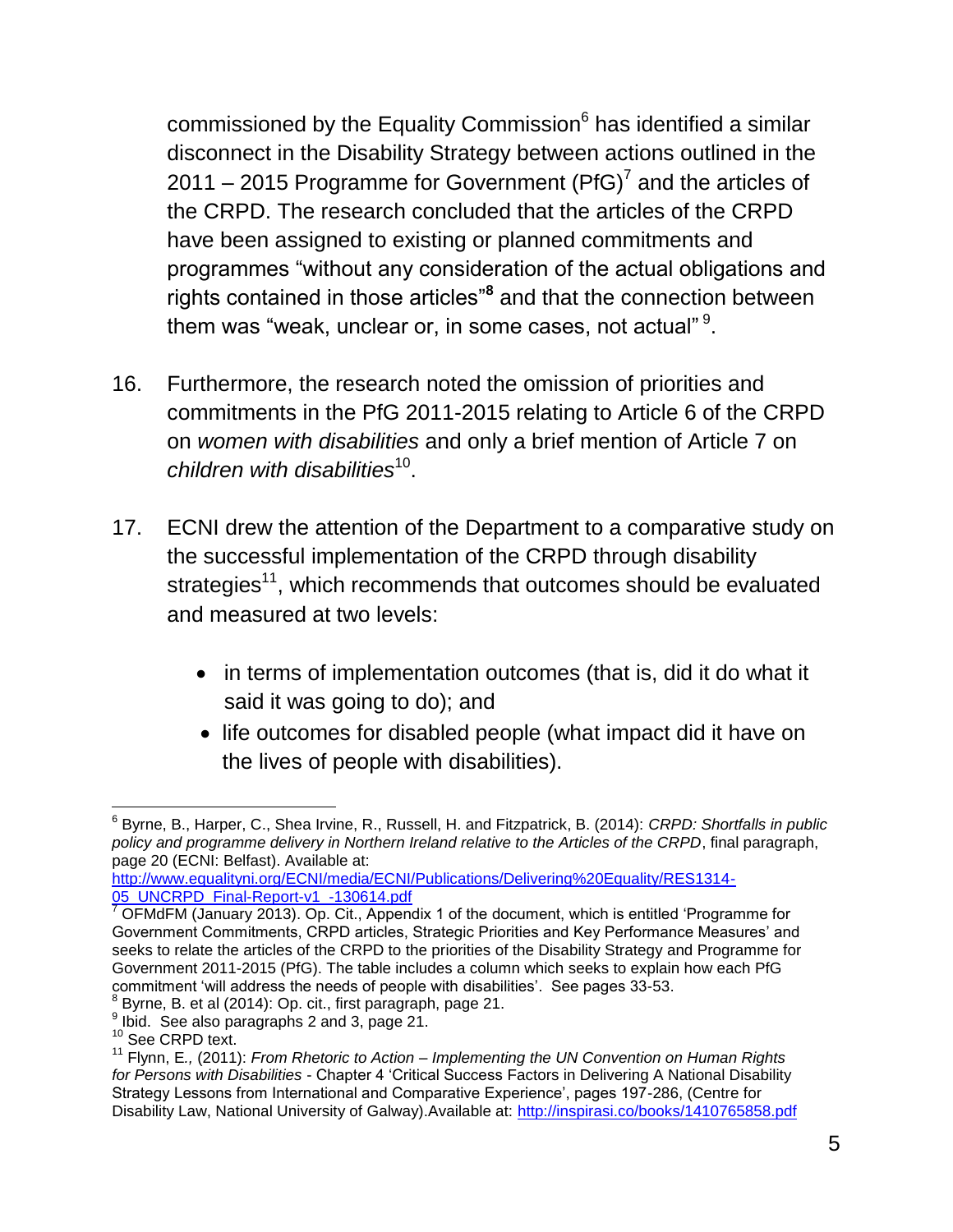- 18. ECNI also pointed out that many of the proposed indicators do not identify the extent to which data will be disaggregated and therefore the degree with which the relevant indicators meet the requirements of Article 31 on S*tatistics and Data Collection*<sup>12</sup>.
- 19. This is of particular concern given that some indicators will be based on survey methodology with a limited sample of people with disabilities which may impact on the robustness of disaggregated data.
- 20. Although ECNI recognised that the arrangements to capture the data required to measure progress against the Strategic Priorities are not fully in place, it recommended that addressing this issue should be a key priority within the revised disability strategy from 2016 onwards.

## **DHSSPS:** *The Right Time, The Right Place – An expert examination of the application of health and social care governance arrangements for ensuring the quality of care provision in Northern Ireland* **(ECNI: April 2015)<sup>13</sup>**

- 21. The Equality Commission noted the proposal to convene an international expert panel to recommend the future configuration of health and social care provision in Northern Ireland and urged that due account of equality and human rights considerations is taken prior to arrival at the recommended configuration.
- 22. The Commission sought assurance that any current disadvantages experienced by equality constituencies in the delivery of health and social care are not compounded, and new disadvantages are not created, resulting in the undermining of the right to adequate health and social care, as a consequence of the re-configuration of services and delivery arrangements.

<sup>13</sup> Available at: [http://www.equalityni.org/Delivering-Equality/Consultancy-responses/Consultation-](http://www.equalityni.org/Delivering-Equality/Consultancy-responses/Consultation-Response-Files/2015/DHSSPS-The-Right-Time,-The-Right-Place-%E2%80%93-An-expert)[Response-Files/2015/DHSSPS-The-Right-Time,-The-Right-Place-%E2%80%93-An-expert](http://www.equalityni.org/Delivering-Equality/Consultancy-responses/Consultation-Response-Files/2015/DHSSPS-The-Right-Time,-The-Right-Place-%E2%80%93-An-expert)

 $\overline{a}$  $^{12}$  Under Article 31, information should be "disaggregated, as appropriate, and used to help assess the implementation of States Parties' obligations".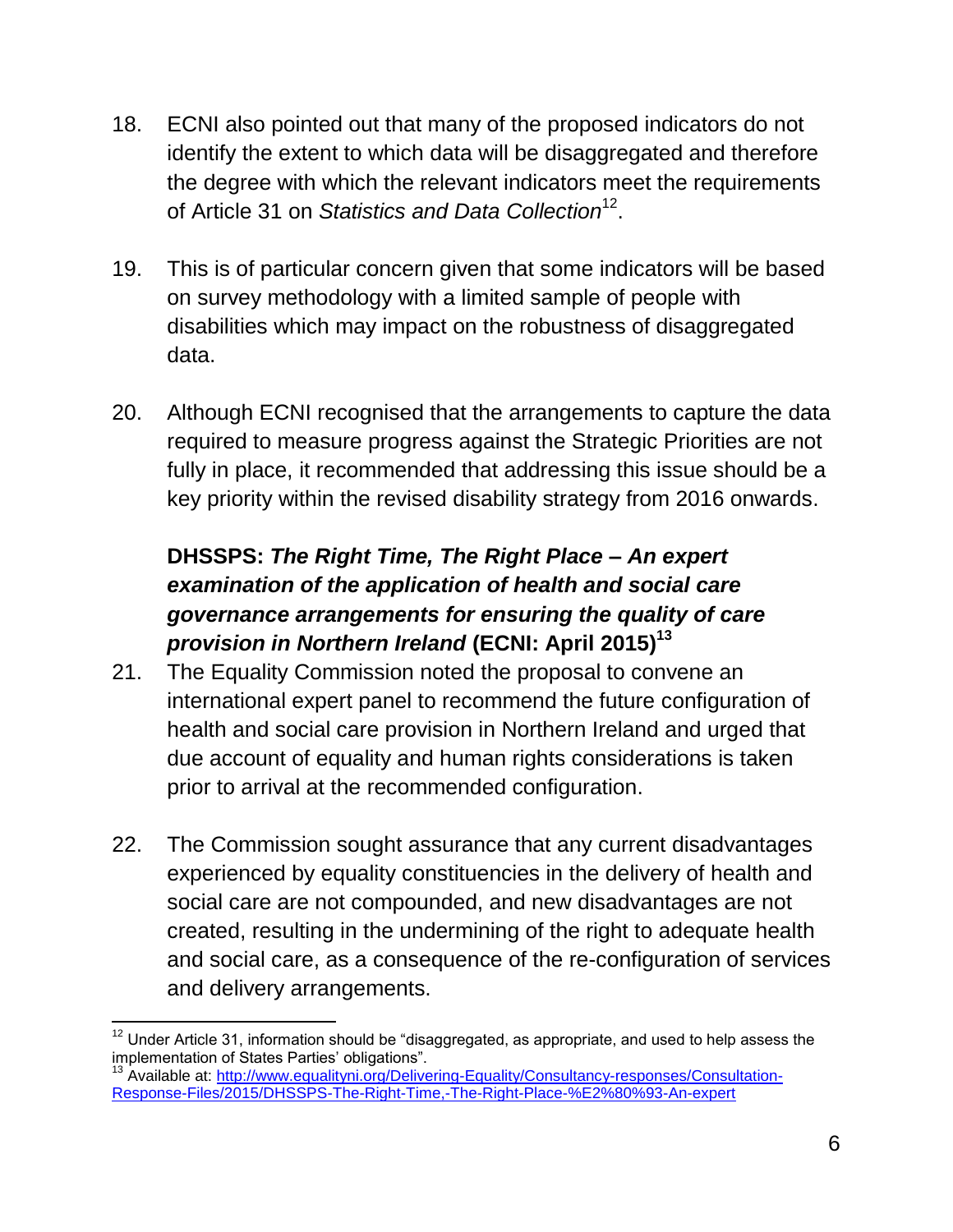- 23. The Commission highlighted the obligation to prevent retrogression of rights as articulated by the United Nations Committee on Economic Social and Cultural Rights<sup>14</sup>.
- 24. Furthermore the Commission drew attention to the Committee's General Comment No 5, 'Persons with Disabilities', which maintains that, in order to promote "progressive realisation" of the relevant rights to the maximum of available resources, there is a clear requirement on public authorities and state funded agencies to do much more than merely abstain from taking measures which might have a negative impact on persons with disabilities. The obligation in the case of such a disadvantaged group is to take positive action to reduce structural disadvantage and deliver appropriate preferential treatment to persons with disabilities to achieve the objectives of the relevant rights set out in the Convention<sup>15</sup>.
- 25. The Commission also highlighted the provisions of Article 25(c) of the UNCRPD which requires that health services be provided as close as possible to people's own communities, including in rural areas<sup>16</sup>.

## **NI Assembly Education Committee: Evidence on the SEND Bill 2015 (ECNI: April 2015)**

26. The Commission welcomed many aspects of the Bill including:

 $\overline{a}$ 

[http://tbinternet.ohchr.org/\\_layouts/treatybodyexternal/Download.aspx?symbolno=INT%2fCESCR%2fGE](http://tbinternet.ohchr.org/_layouts/treatybodyexternal/Download.aspx?symbolno=INT%2fCESCR%2fGEC%2f4758&Lang=en) [C%2f4758&Lang=en](http://tbinternet.ohchr.org/_layouts/treatybodyexternal/Download.aspx?symbolno=INT%2fCESCR%2fGEC%2f4758&Lang=en)

<sup>14</sup> '*Any deliberate retrogressive measures … would require the most careful consideration and would need to be fully justified by reference to the totality of the rights provided for in the Covenant and in the context of the full use of the maximum available resources'.* Source: Committee on Economic, Social and Cultural Rights*: General Comment No. 3, The Nature of States Parties' Obligations* (Fifth session, 1990), U.N. Doc. E/1991/23, paragraphs 9, 11 and 12. Available at:

<sup>15</sup> UN Committee on Social, Economic and Cultural Rights: *General Comment No. 5, Persons with Disabilities* (1994: 11<sup>th</sup> session), paragraph 9. Available at: [http://tbinternet.ohchr.org/Treaties/CESCR/Shared%20Documents/1\\_Global/E\\_1995\\_22\(SUPP\)\\_4760\\_E.](http://tbinternet.ohchr.org/Treaties/CESCR/Shared%20Documents/1_Global/E_1995_22(SUPP)_4760_E.doc) [doc](http://tbinternet.ohchr.org/Treaties/CESCR/Shared%20Documents/1_Global/E_1995_22(SUPP)_4760_E.doc)

 $\overline{16}$  United Nations Convention on the Rights of Persons with Disabilities, Article 25 (c). Available at: <http://www.un.org/disabilities/convention/conventionfull.shtml>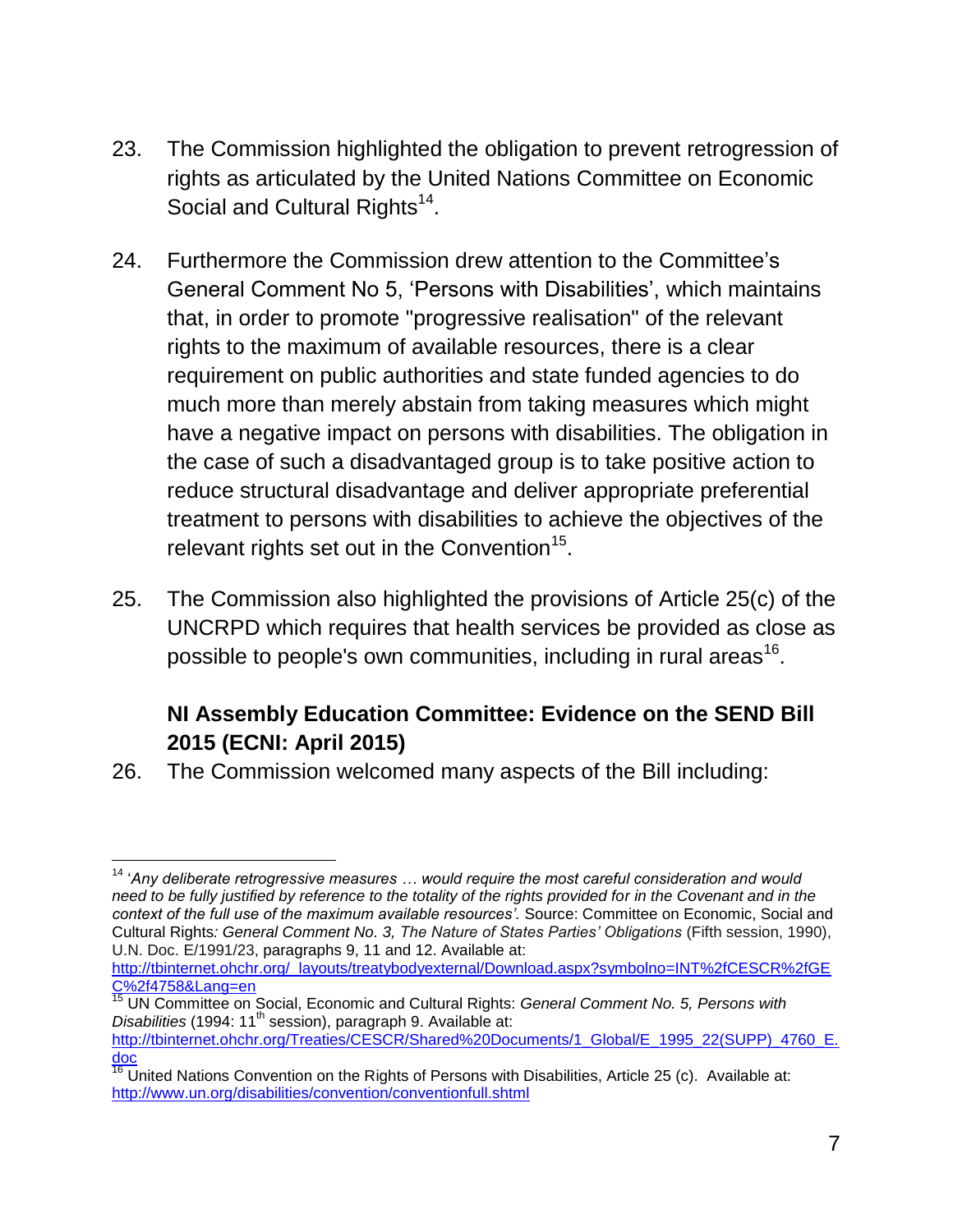- the duty of the Education Authority to have regard to the views of the child in line with Article 12 of the Convention on the Rights of the Child (CRC) and Article 7 of CRPD;
- the requirement to maintain a personal learning plan for each SEN student and ensuring that a teacher is designated as a learning support coordinator;
- the right of students aged 16 plus to appeal decisions at tribunal and to request a statutory assessment, as well as the right to bring a complaint of disability discrimination to a tribunal;
- a pilot scheme for students under 16 to have the right of appeal at tribunal.
- 27. The Commission asked Committee members to give further consideration to the following concerns and recommendations, inter alia:
	- that the proposed Code of Practice should outline how students will be involved in the development of overall SEN provision;
	- that the Bill does not specify reviews for students with a Statement/Co-ordinated Support Plan (CSP) at various transition points within their journey through education;
	- that the Bill does not refer to children with SEN in pre-school settings;
	- clarification was needed on the retention of SEN statements and what this means for the future use of CSPs;
	- that the Code of Practice should outline training measures for teachers/Learning Support Co-ordinators (LSCs) and monitor the effectiveness/outcomes.
	- that the Department of Education explore with the Department of Health and Social Services the possibility of a corresponding duty on Health and Social Care Bodies to assist the Education Authority in the delivery of SEN.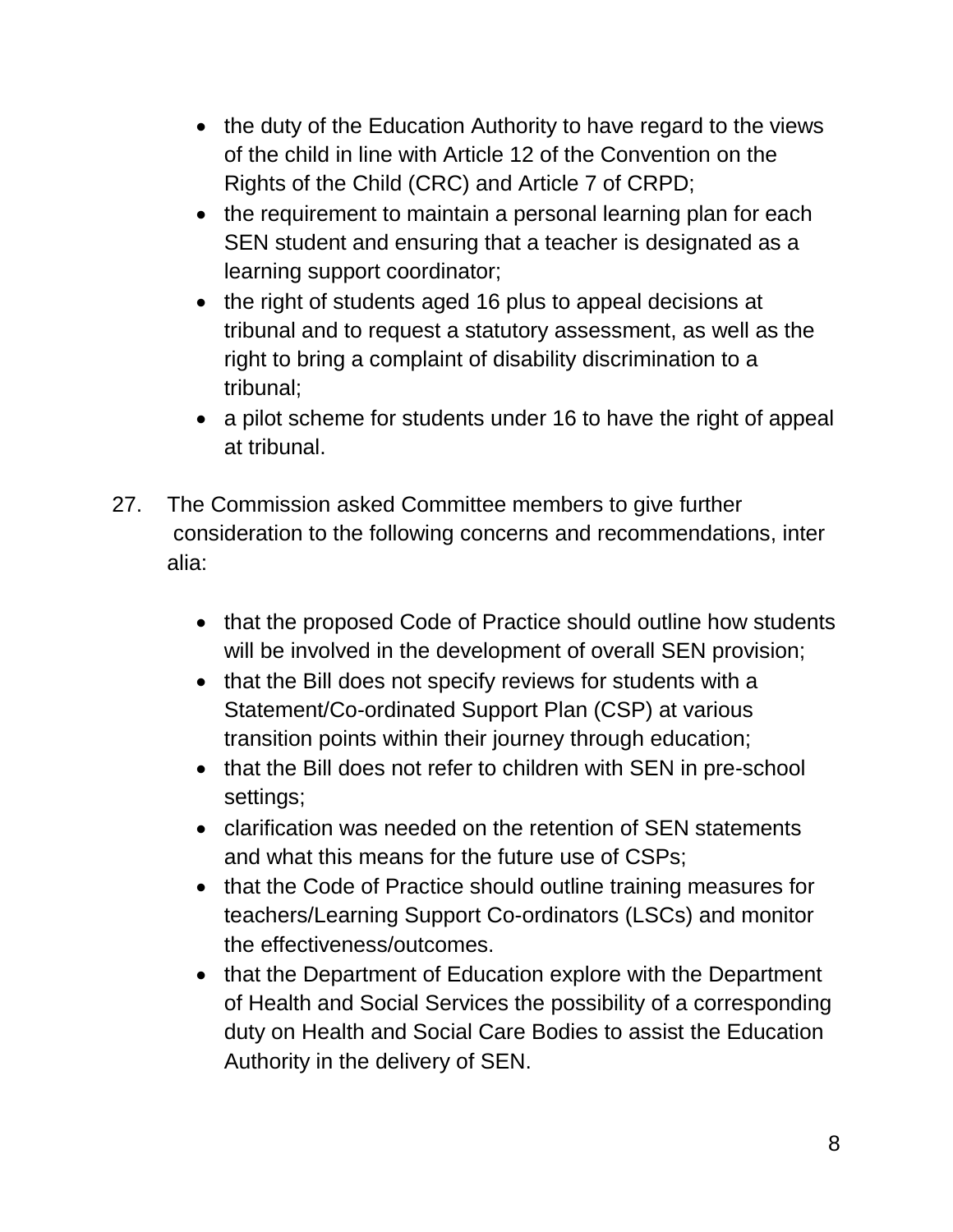- that the proposed Code of Practice (CoP) include timescales as to how long the mediation process will operate and outline clearly the relationship it has with regard to the appeals process;
- that arrangements to monitor the effectiveness of the provisions within the Bill, including the collection of desegregated data, taking account of the multiple identities of disabled people, must be provided for in the CoP.

## **NI Assembly Education Committee: Further evidence on the SEND Bill 2015 (ECNI: August 2015)**

- 28. The Commission welcomed the stronger emphasis given in the Bill to the rights of children but advised that adopting underpinning principles drawn from the United Nations Convention on the Rights of the Child (UNCRC)<sup>17</sup> and the United Nations Convention on the Rights of Persons with Disabilities (UNCRPD)<sup>18</sup> should both shape and inform the future of the Special Education Needs (SEN) framework. We recommend that these principles:
	- Voice of the child;

 $\overline{a}$ 

- Equality and non-discrimination; and
- Participation and inclusion

should be set out on the face of the legislation by way of a paragraph inserted into the Bill in order to provide interpretative guidance to the rights and entitlement laid out therein. The evidence set out the relevant Convention articles underpinning each of these principles.

29. The Commission also recommended that consideration be given to the inclusion of the following measures, inter alia, in the Bill:

<sup>&</sup>lt;sup>17</sup> Available at: <http://www.ohchr.org/EN/ProfessionalInterest/Pages/CRC.aspx>

<sup>&</sup>lt;sup>18</sup> Available at: [www.un.org/disabilities/documents/convention/convoptprot-e.pdf](http://www.un.org/disabilities/documents/convention/convoptprot-e.pdf)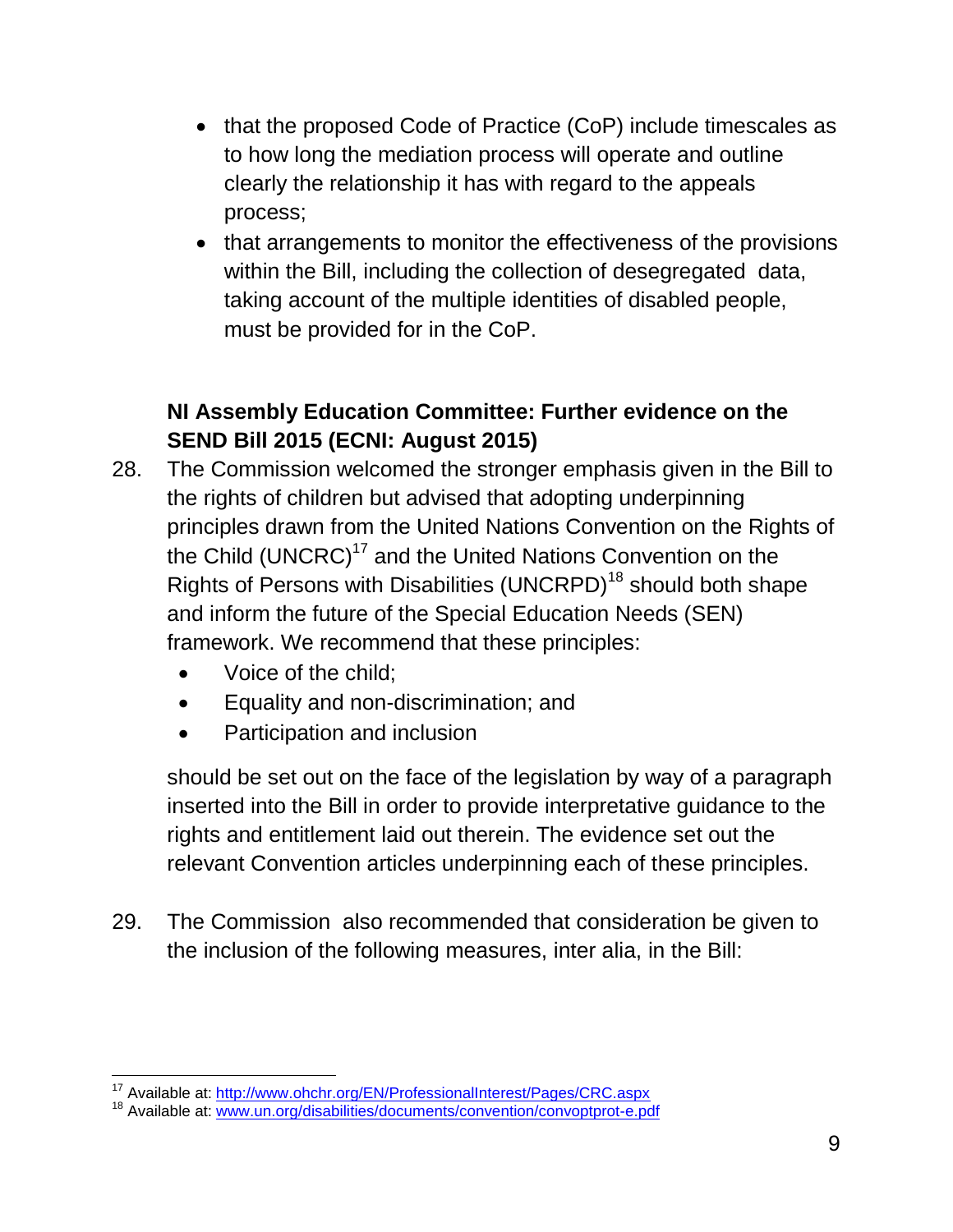#### **Provision by health authorities**

 A statutory duty on health authorities to provide for the health and social care related aspects of special educational need provision, which corresponds with the duty of the Education Authority in relation to the education aspects of Co-ordinated Support Plans (CSPs)/SEN Statements<sup>19</sup>.

### **Personal Learning Plan (PLP)**

- an obligation on Boards of Governors to ensure that the plan must be accessible to parents and children and be informed by them at all stages;
- an obligation on Boards of Governors to ensure that that the plan should specify and quantify the level of support available to each child, including any reasonable adjustments.

### **Co-ordinated Support Plan (CSP)**

- an obligation on Boards of Governors to ensure that the plan must be accessible to parents and children and informed by them at all stages;
- an obligation on Boards of Governors to ensure that the plan should specify and quantify the level of support available to each child, including any reasonable adjustments.

#### **Pre-school settings**

• the duties and obligations of the Education Authority to children with Special Education Needs in pre-school settings including with respect to transition arrangements.

#### *The Regulations*

 $\overline{a}$ 

30. The Commission recommended that the following issues, inter alia, be clearly set out in the regulations:

 $19$  The Commission's recommendation is consistent with our response earlier this year to the consultation by OFMDFM on the Children's Services Co-operation Bill.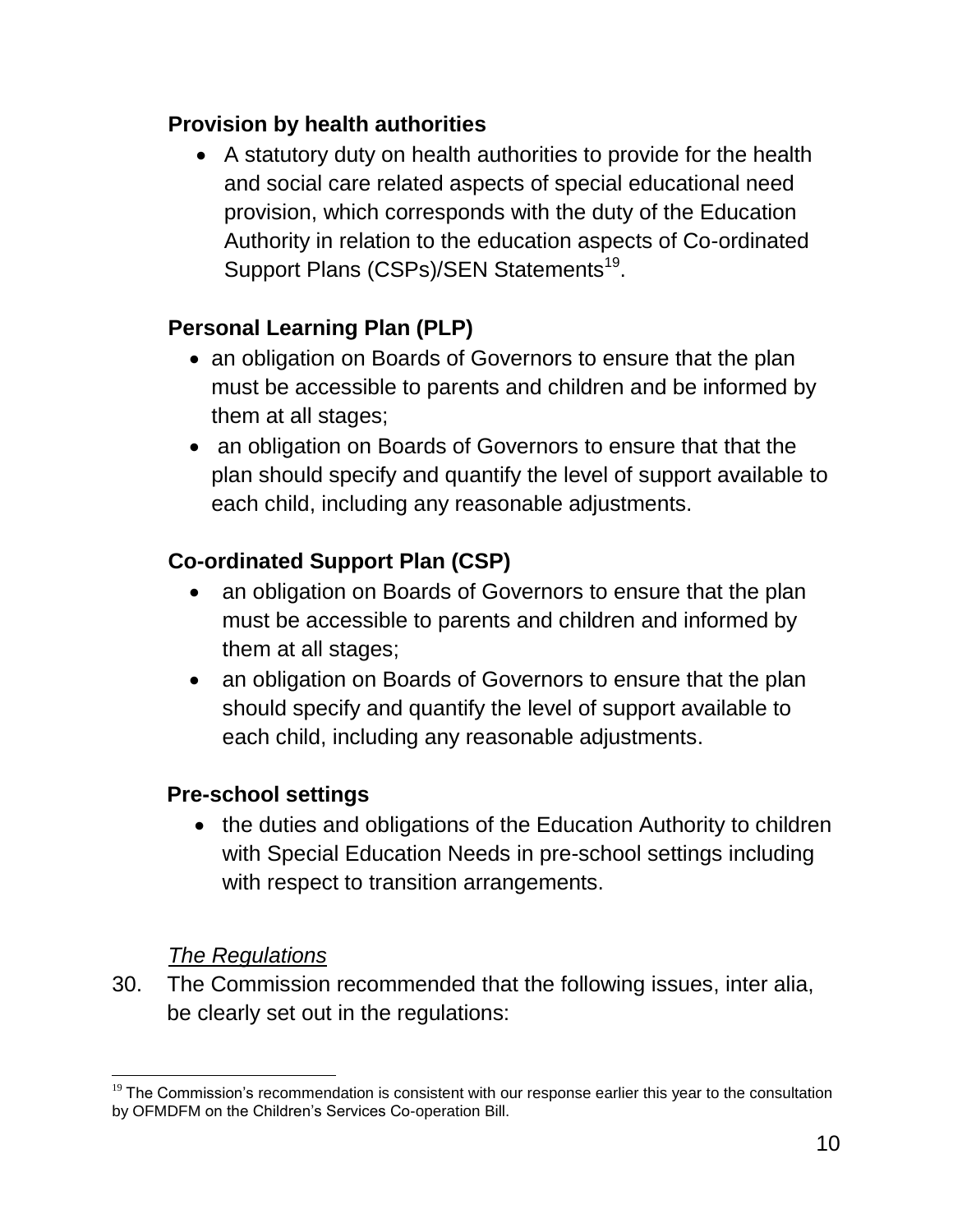- the content of the Education Authority's plans relating to special educational provision, including, inter alia:
	- steps taken to promote positive attitudes towards disabled students in line with the public authority 'Disability Duties<sup>'20</sup> obligations;
	- measures to promote awareness of UNCRPD and UNCRC rights and disability equality legislation generally as it applies to schools and all SEN settings;
	- arrangements for oversight of disability equality and awareness training measures for teachers<sup>21</sup> and others responsible for delivering frontline educational services;
	- arrangements for monitoring and review of the impact of the SEN plan;
	- a commitment to screening and, where appropriate, to equality impact assessment in line with equality scheme obligations;
	- arrangements for consultation on the plan.
- an obligation on the Education Authority to monitor the outcomes from PLPs and CSPs/Statements on an annual basis;
- an obligation on the Education Authority to assess the extent to which training needs of the learning support co-ordinators and teachers have been met;
- an obligation on Boards of Governors to make parents and students aware of the independent mediation service;
- an obligation on the Education Authority to set out the arrangements to assess the level of support required to enable a child or young person to make an appeal;

 $^{20}$  Further details are available in: Equality Commission for Northern Ireland (2007): 'A Guide for Public Authorities – Promoting Positive Attitudes towards disabled people and encouraging the participation of disabled people in public life', (Belfast: Equality Commission NI). Available at: <http://www.equalityni.org/Publications?subject=Disability&type=Guides&year=2007>

In accordance with Article 24.4 (Education) of the UNCRPD (Available at: [www.un.org/disabilities/documents/convention/convoptprot-e.pdf\)](http://www.un.org/disabilities/documents/convention/convoptprot-e.pdf)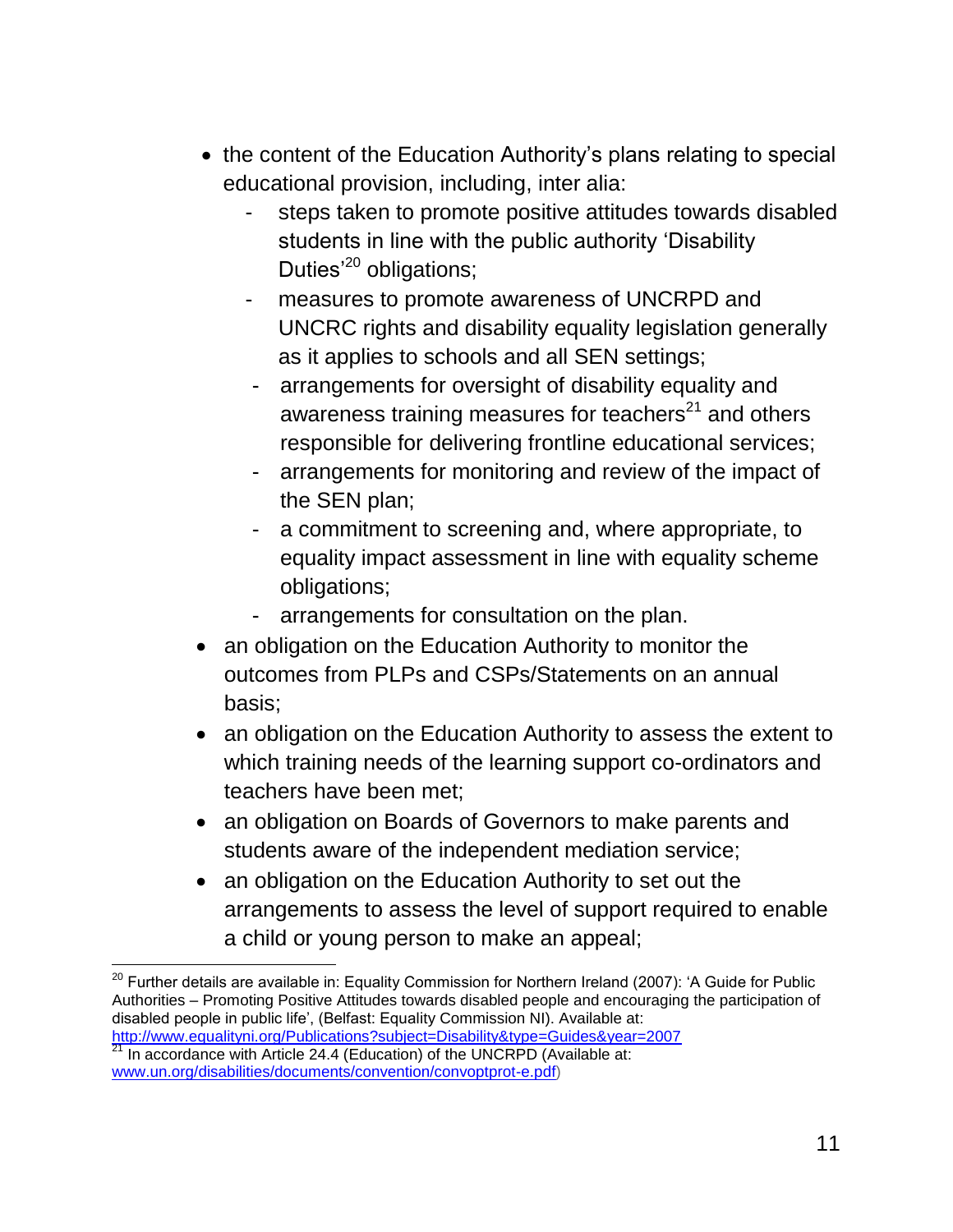- an obligation on the Education Authority to collect, analyse and evaluate data on SEN disaggregated by disability type, age and gender;
- the prescribed role and qualifications necessary for a Learning Support Co-ordinator.

#### *The Code of Practice*

 $\overline{a}$ 

- 31. The Commission also recommended that the following issues, inter alia, should be clearly set out in the Code of Practice:
	- the form and content of PLPs and CSPs;
	- arrangements for access to the independent mediation service, including timescales for trying to resolve cases and the arrangements for further appeal at SEN tribunal;
	- quidance on effective multi-disciplinary working between the Education and Skills Authority and health and social care bodies, including setting out good practice in partnership arrangements and the obligations of both education and health authorities in the delivery of SEN provision;
	- clear guidance as to how all students (i.e. those with and without SEN statements) will be involved in the development of their own PLPs or CSPs.

#### **NI Executive: draft Childcare Strategy 2015- 2025 (ECNI: November 2015)**

- 32. The Commission drew attention to a reference in the consultation document that "*economists advising on the development of the present Strategy identified the childcare needs of children with special needs or a disability as an emerging priority area" 22 .*
- 33. A key finding from the report *Childcare: Maximising the Economic Participation of Women* (2013) commissioned by the Commission, that childcare provision for disabled children was identified as very

<sup>&</sup>lt;sup>22</sup> See page 29 of consultation document. Available at:<http://www.ofmdfmni.gov.uk/childcare>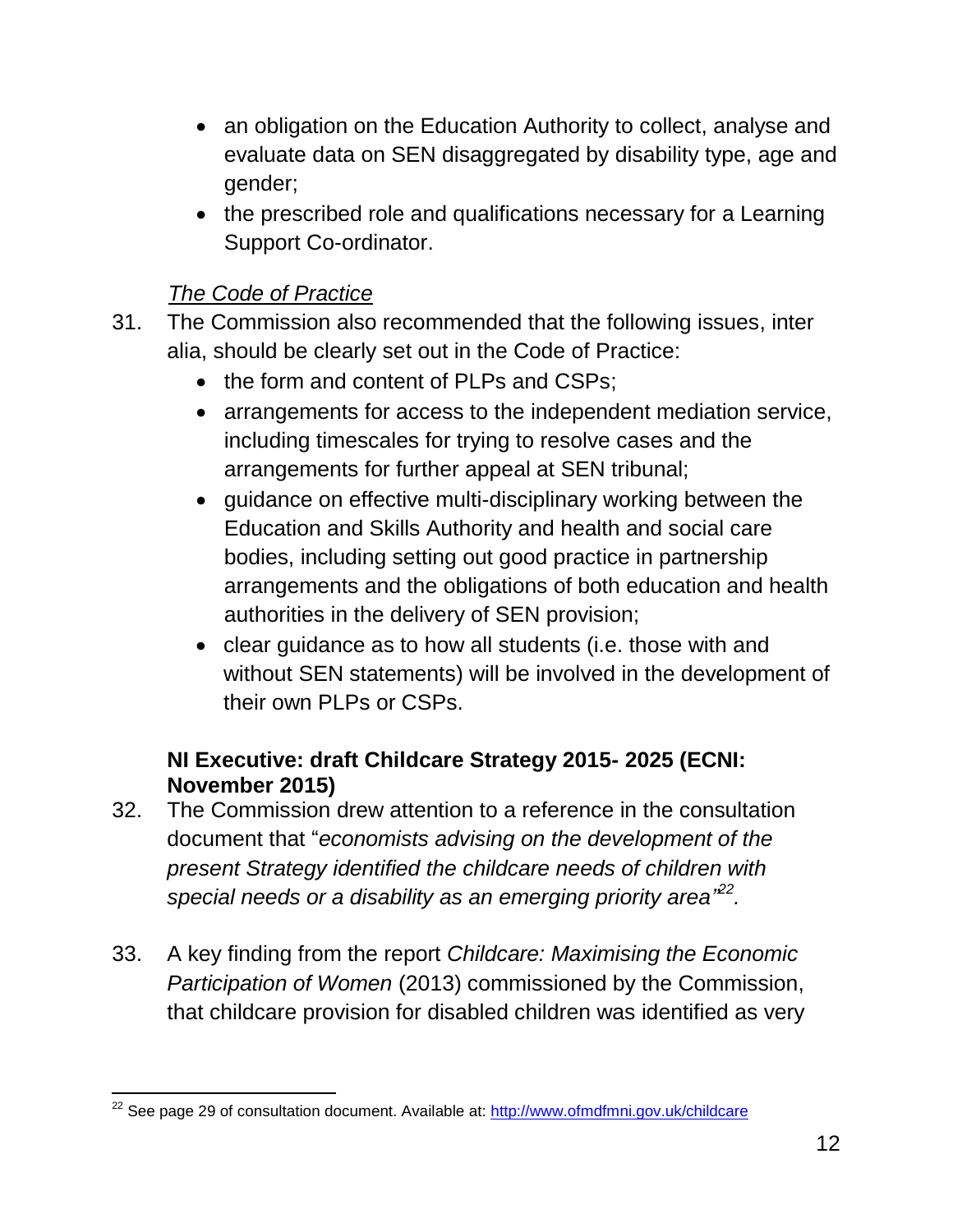deficient, with not enough suitable facilities for them, was highlighted<sup>23</sup>.

- 34. It was noted that the recent OFMDFM research (2014) indicated there is limited capacity and/or uptake within the formal (registered childcare) sector for provision for children with disabilities $^{24}$ .
- 35. Attention was also drawn to research in Northern Ireland carried out by *Employers For Childcare* in 2011 also found that parents of disabled children find it difficult to identify appropriate childcare facilities for their child that ensures the child's development, and that as a result many parents rely on informal sources of care or are unable to take up employment $^{25}$ .
- 36. Whilst the Commission welcomed the interventions designed to increase childcare services for disabled children that have already been taken under the first phase of the Childcare Strategy, we pointed out that the degree to which the childcare needs of children with a disability have to date been met is not clear as an evaluation of the first phase has not yet been completed.
- 37. Furthermore we highlighted that, whilst the stated aim "*to ensure that every child with a disability that requires a child care place and access provision appropriate to his/her needs*" is to be welcomed, the proposed intervention for childcare for children with a disability is less concrete.
- 38. The Commission also drew attention to the obligations of the UK Government under the UN Convention on the Rights of Persons with Disabilities (UNCRPD) towards disabled children (Article 7); in particular to take all necessary measures to ensure the full enjoyment

 $24$  Less than half of providers (43% in rural areas and 43% in urban areas) stated that they had the capacity to cater for children with disabilities. Source: OFMDFM (2014): *Childcare Research* Final Report. <sup>25</sup> Employers for Childcare (September 2011): *Childcare for All? Consulting Families of Children with Disabilities and/or Special Needs about Childcare and Employment Report*

 $\overline{a}$ <sup>23</sup> Childcare: Maximising the Economic Participation of Women, Full Report, Employment Research Institute, Edinburgh Napier University commissioned by ECNI 2013.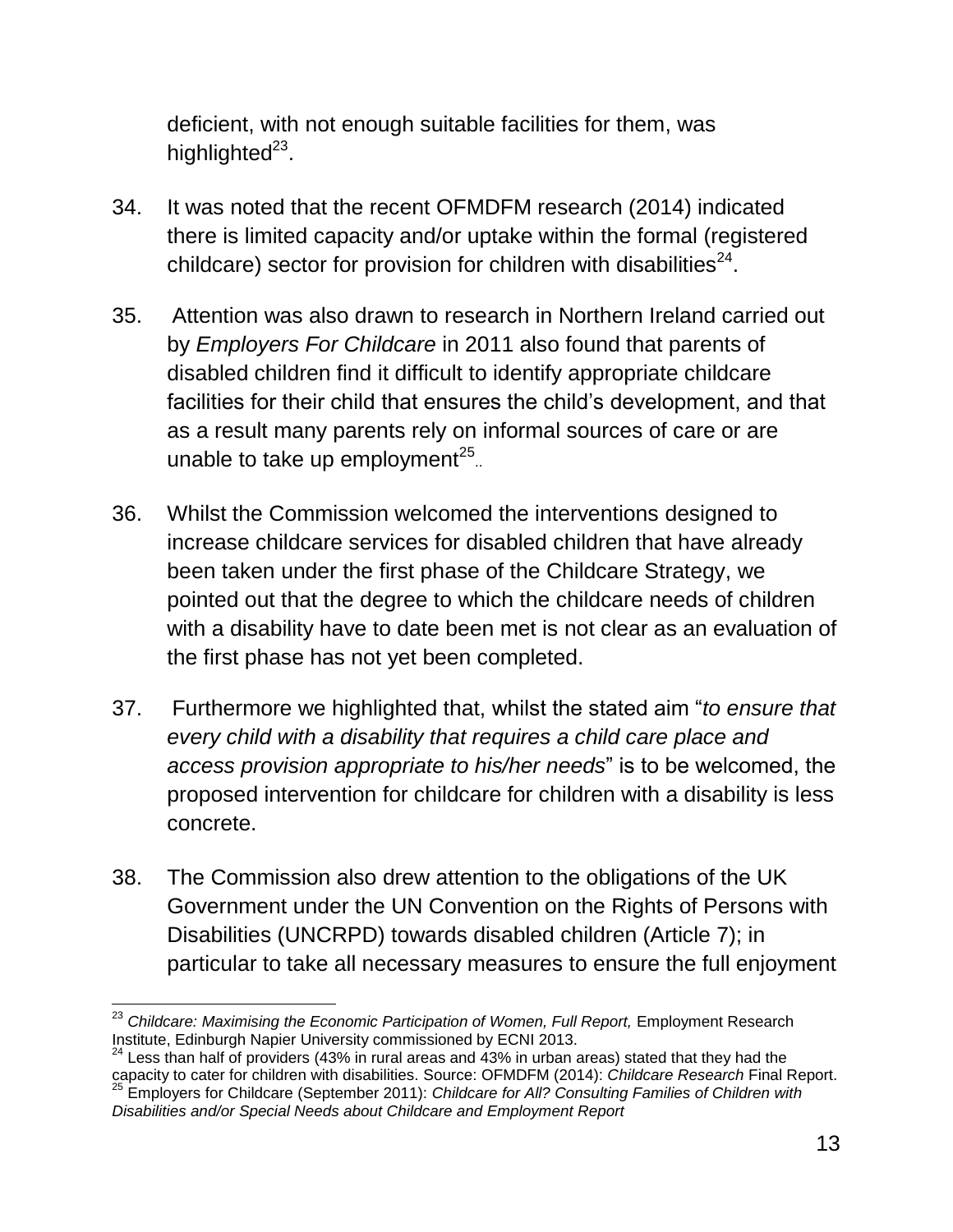of disabled children for human rights and fundamental freedoms on an equal basis with other children.

39. The Commission recommended that there are tangible commitments within the Strategy to address the clear priority childcare needs of disabled children, ensuring access to affordable childcare provision to meet the needs of all children – including disabled children.

### **DHSSPS:** *Draft Northern Ireland Implementation Plan for Rare Diseases* **(NIHRC: January 2015)**

40. The NIHRC met with Departmental official responsible for the development of the draft NI Implementation Plan for Rare Diseases. At the meeting the NIHRC advised the official that the implementation plan should be viewed as one of many measures taken by the NI Executive to ensure implementation of the UNCRPD. Specific concerns were raised regarding the categorisation of those under 18 with rare diseases as adults. The NIHRC emphasised the need to ensure specialist services are easily and quickly accessible to sufferers of rare diseases in Northern Ireland. The NIHRC referred the official to its paper 'The Human Rights of Carers' and to particular challenges faced by carers of persons with rare diseases, such as increased likelihood of travel, multiple hospital appointments, and considerable excess costs.

#### **DSD:** *Welfare Reform Bill* **(NIHRC: February 2015)**

- 41. The NIHRC provided advice to the Speaker of the Northern Ireland Assembly on the compatibility of the Welfare Reform Bill with international human rights law. In the submission the Commission
	- advised that a reduction on the maximum eligible rent for housing benefit may have a disproportionate impact on persons who require an additional bedroom as a result of disability, due to equipment or the need for an overnight carer;
	- that the impact of the sanctions regime on persons with disability requires consideration.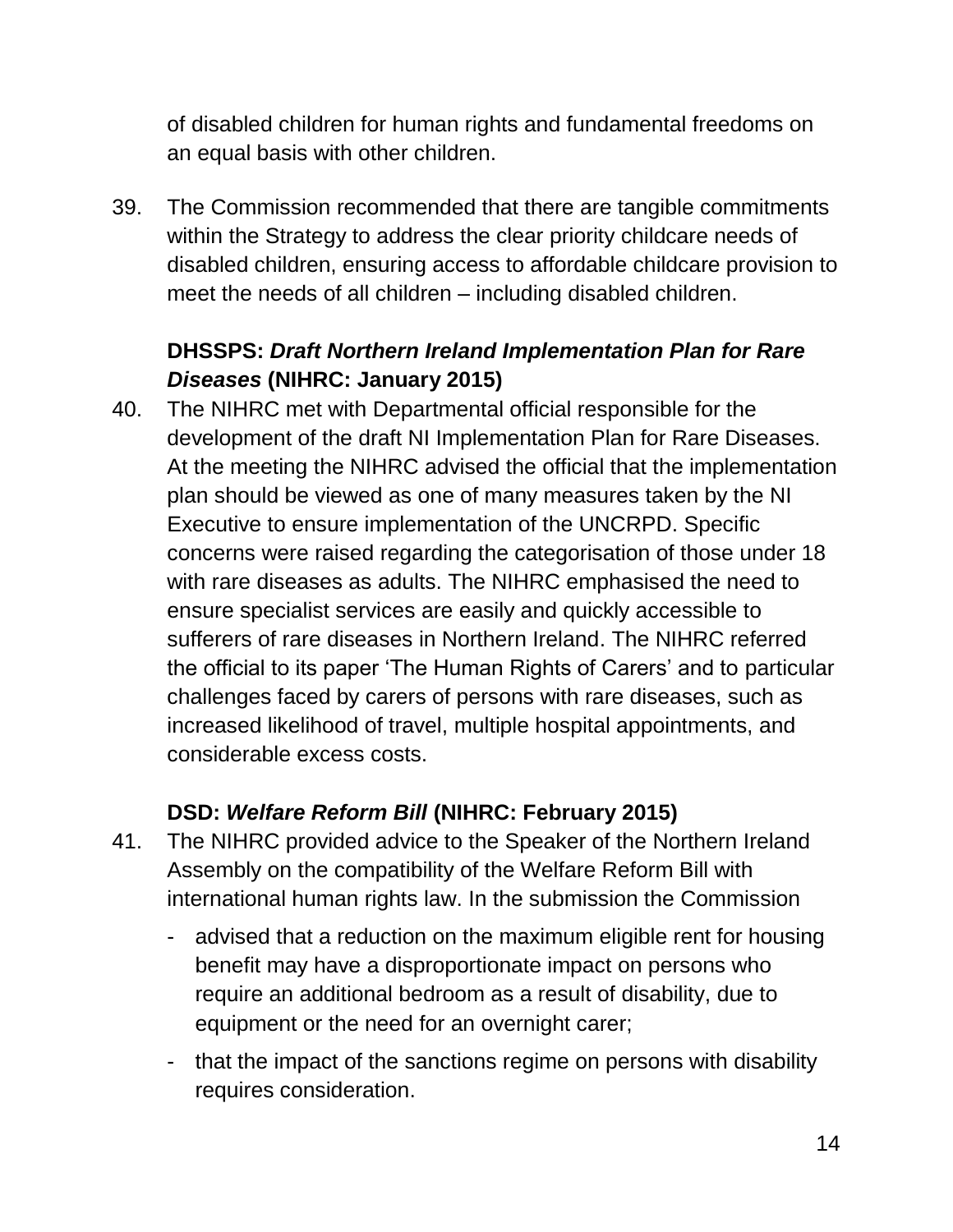### **DHSSPS:** *Consultation on the Draft Standards for Supported Lodgings for Young Adults (aged 16-21) in Northern Ireland* **(NIHRC: January 2015)**

42. The NIHRC advised that the absence of references to young people with disabilities in the Draft Standards was unacceptable and recommended the inclusion of an additional Standard that recognises the obligations on Service Providers in this regard.

#### **NI Assembly:** *Mental Capacity (NI) Bill* **(NIHRC: July 2015)**

- 43. The NIHRC made a submission to the NI Assembly Ad Hoc Committee on the Mental Capacity (NI) Bill. The Bill will fuse mental health and mental capacity law in NI, introducing a presumption of capacity in all persons over the age of 16.
- 44. The NIHRC provided advice to the DHSSPS and the DOJ in relation to the draft Bill.<sup>26</sup> This advice was to a degree reflected in the Bill as introduced. The Commission welcomed the increased emphasis placed in the Bill on ensuring respect for the autonomy of persons with fluctuating capacity and on the provision of support to such persons. The Commission advised that the Bill was compliant with the ECHR and was informed by guidance provided by the Council of Europe.<sup>27</sup> However, the Commission advised that a number of contradictions exist between the CRPD and the ECHR and proposed a number of amendments to ensure the Bill was more reflective of the CRPD.
- 45. The Commission advised that by continuing to make provision for substitute decision making the Bill runs contrary to the CRPD, Article 12, as interpreted by the CRPD Committee. The Commission did highlight that there is currently a lack of legal clarity regarding the implications of Article 12 and that legal practice in this area is

 $\overline{a}$ <sup>26</sup> See IMNI 'Response from IMNI to the Consultation on Proposals for New Mental Capacity Legislation' (September 2014).

NIHRC 'Submission to the Ad Hoc Committee on the Mental Capacity (NI) Bill' (September 2015).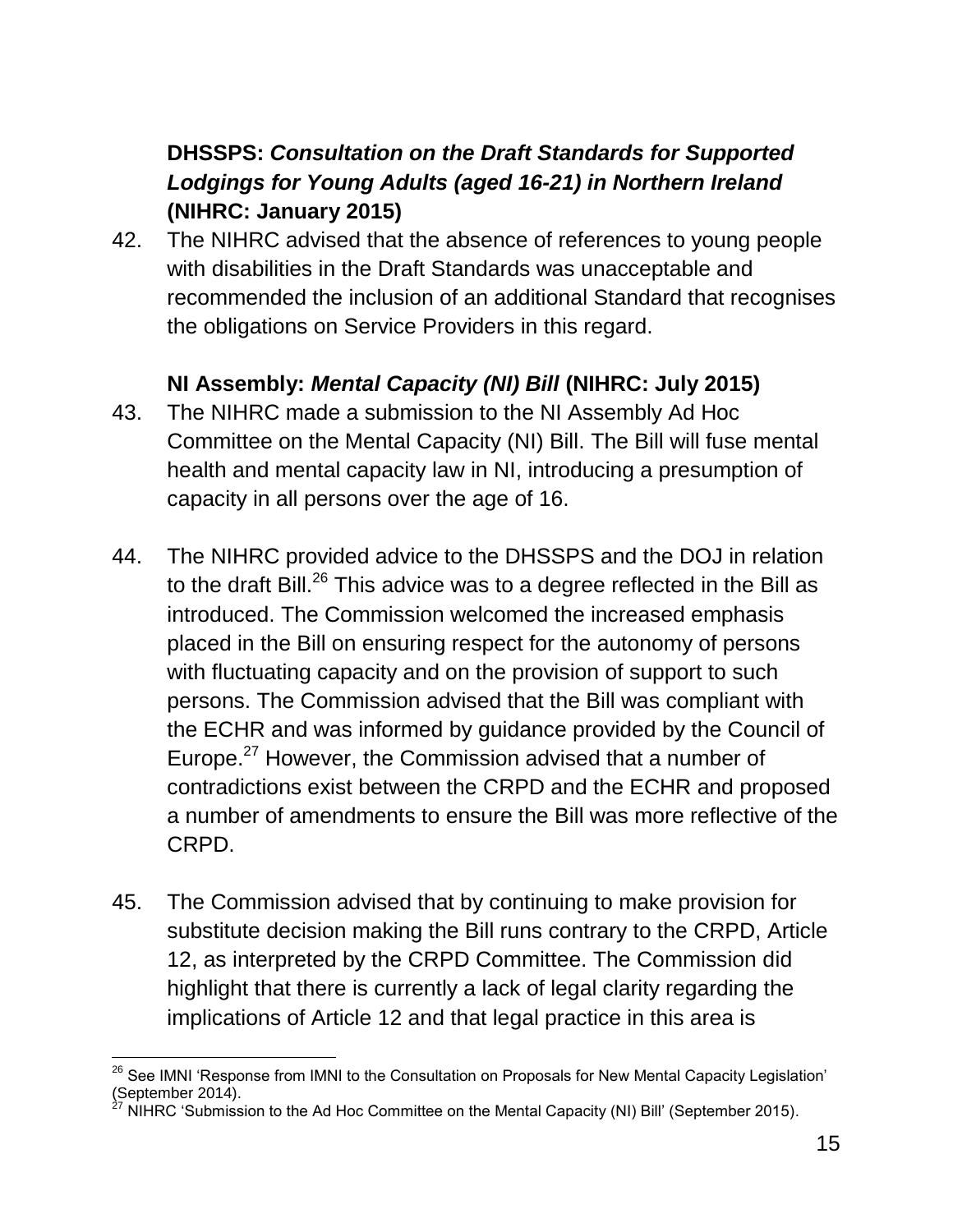emerging. The Commission therefore recommended that a provision be included within the Bill for a systemic review of the implementation of the legislation to commence within three years of its operation.<sup>28</sup> By this time it is anticipated that the UK's initial report on compliance with the CRPD will have been examined by the Committee. Such a review should include consideration of laws governing mental capacity throughout the UK. The implementation review should take account of any recommendations from the CRPD Committee along with any developments in international law. In addition, by then it is anticipated that some clarity will have been provided regarding the contradictions between the CRPD and the ECHR $^{29}$ .

46. The Mental Capacity (NI) Bill will introduce a presumption of capacity in all persons over the age of 16 only.<sup>30</sup> For under 16 year olds the DHSSPS had committed to review how the current legal framework, principally the Children (NI) Order 1995, reflects the emerging capacity of children in a health and welfare context. In its previous annual statement the Commission advised that a project plan with a clearly defined timetable for this project should be developed and made publicly available.<sup>31</sup> However during the Second Stage debate on the Bill the Minister for Health stated that there are "simply no available resources and arguably no time to undertake such a wideranging project at this moment"<sup>32</sup>. The Commission raised the need to develop a legal framework governing decisions on mental capacity for children under 16 as soon as possible in its submissions to the UN CRC and the UN ICESCR Committees<sup>33</sup>.

 $\overline{a}$  $^{28}$  Ibid, paras 14 – 21.

 $29$  Ibid.

 $30$  NIHRC: 'The 2013 Annual Statement: Human Rights in NI ' (NIHRC, 2013) page 45.

 $31$  NIHRC: 'Submission to the Consultation on Proposals for New Mental Capacity Legislation for NI'  $(September\ 2014)$  para 90.

Official Report: Tuesday 16 June 2015.

<sup>&</sup>lt;sup>33</sup> NIHRC: 'Submission to the UN Committee on the Rights of the Child on the United Kingdom's Fifth Periodic Report on compliance with the UN Convention on the Rights of the Child' (August 2015).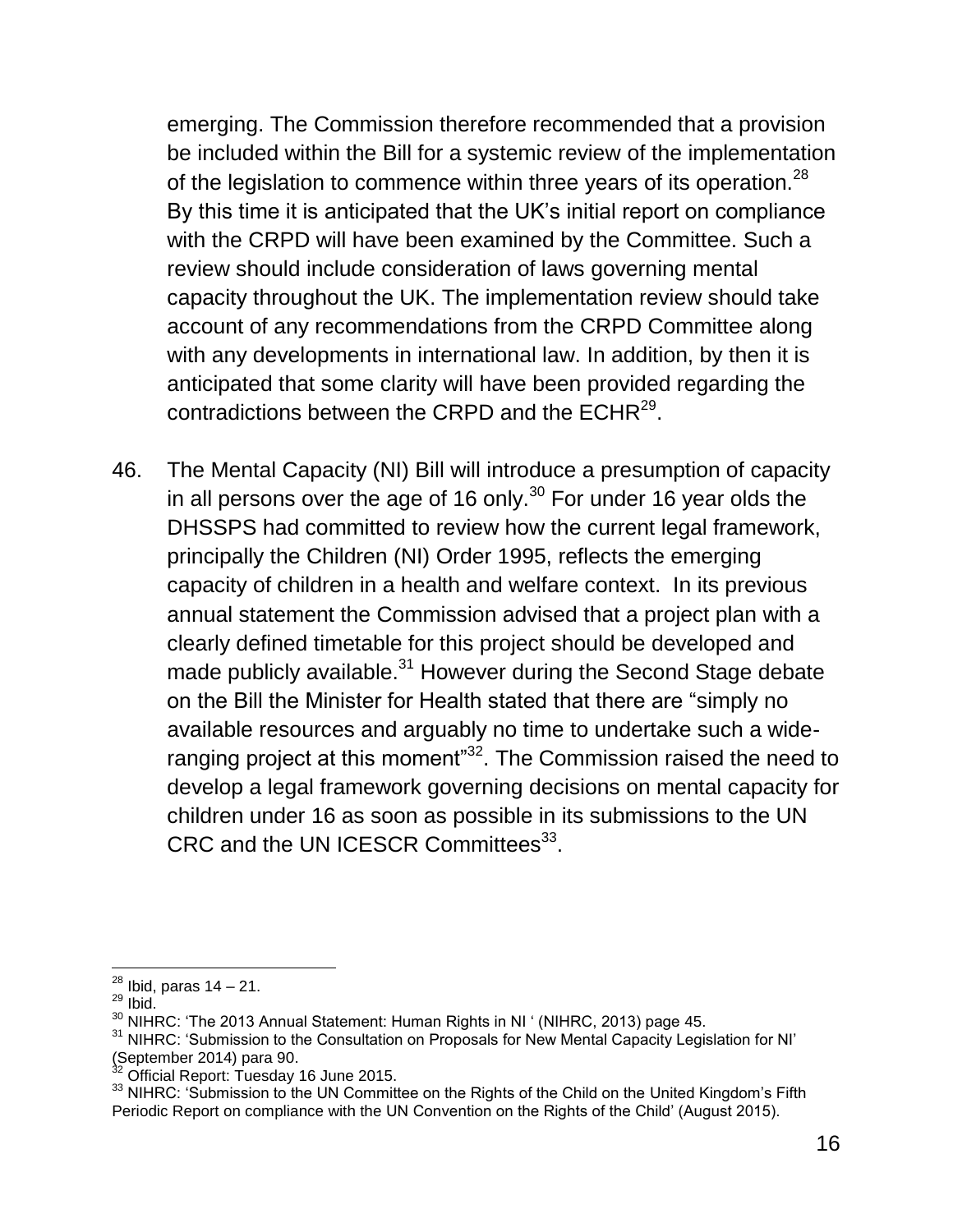- 47. The Bill makes provision for a statutory definition of restraint in circumstances where a person lacks capacity $34$ . In its advice to the Ad Hoc Joint Committee, established to consider the Mental Capacity Bill, the Commission suggested a number of amendments to further ensure that restraint is applied only when it is a proportionate response to the risk of imminent harm in accordance with the recommendation of the Council of Europe<sup>35</sup>.
- 48. The Bill, as introduced, proposes a new offence of ill treatment or wilful neglect of a person who lacks capacity $36$ . The proposed clause broadly reflects section 44 of the Mental Capacity Act 2005. The Commission has advised the NI Assembly that the House of Lords in its post legislative scrutiny of the 2005 Act raised concerns about the low number of prosecutions brought under section  $44^{37}$ . The House of Lords noted that the "decision and time specific nature of capacity assessment, along with the presumption of capacity, are a defining feature of the Act, but appeared to create problems when applied to the question of capacity in section 44" $^{\rm 38}.$
- 49. The Commission notes that following a report by the National Advisory Committee on the Safety of Patients in England, the Westminster Parliament passed the Criminal Justice and Courts Act 2015 which at section 21 makes it an offence for an individual who has the care of another individual by virtue of being a care worker to ill-treat or wilfully neglect that individual $39$ . In addition section 22 creates a similar corporate offence were a care provider has committed a gross breach of a relevant duty of care.

 $34$  NIHRC: 'Submission to the Ad Hoc Committee on the Mental Capacity (NI) Bill' 2015.

<sup>&</sup>lt;sup>35</sup> Council of Europe Recommendation (2004)10, Concerning the Protection of the Human Rights and Dignity of persons with Mental Disorder. NIHRC: 'Submission to the Ad Hoc Committee on the Mental Capacity (NI) Bill' 2015 paragraph 67.

<sup>&</sup>lt;sup>36</sup> Mental Capacity (NI) Bill - Clause 256.

<sup>&</sup>lt;sup>37</sup> House of Lords Mental Capacity Act 2005: post-legislative scrutiny - Select Committee on the Mental Capacity Act 2005 HL Paper 139.

 $38$  Ibid., para 304.

 $39$  Criminal Justice and Courts Act 2015 c. 2.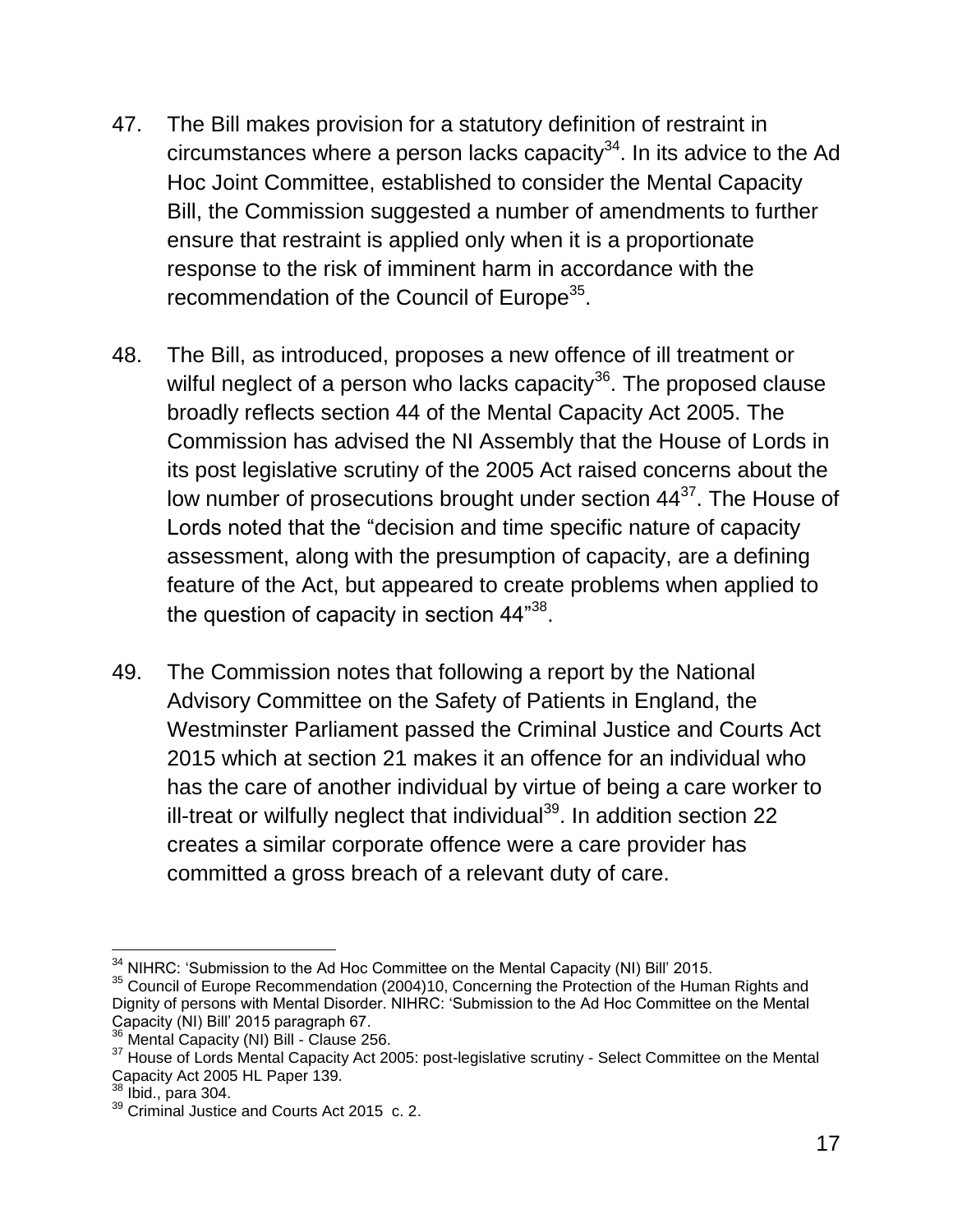50. These offences were introduced as the Department of Health considered a lacuna existed in the law of England & Wales, the Department stated:

*It is entirely possible that a situation could arise where two patients, one with full capacity and one without, are being subjected to the same type of conduct, by the same person with the same intent, but a prosecution for ill-treatment or wilful neglect could only be brought in respect of the patient without capacity. Clearly, this is a situation we would want to avoid*. 40

51. The Commission has advised that two additional clauses modelled on sections 21 and 22 on the Criminal Justice and Courts Act 2015 should be included within the Bill $^{41}$ .

#### **Research**

## **Key Inequalities**

- 52. The Equality Commission is working towards an update of its 2007 'Statement on Key Inequalities in Northern Ireland<sup>42</sup> through progressing a rolling programme of research to provide robust evidence to support the development of updated 'Statements' in key areas, those of: Employment; Education; Housing and Communities; Public Participation; Health and Social Care; and Prejudice and Social Attitudes. The work considers the inequalities in the above areas across each of equality grounds, including disability.
- 53. A draft ECNI statement on inequalities in education has been completed. Draft statements of inequalities are currently being prepared with respect to employment, housing, and participation in

 $\overline{a}$  $^{40}$  See proposals in England & Wales by Department of Health 'New offence of ill-treatment or wilful neglect Consultation document' (February 2014) para 15.

 $41$  NIHRC 'Submission to the Ad Hoc Committee on the Mental Capacity (NI) Bill' 2015 page 34. <sup>42</sup> ECNI (2007): *Statement on Key Inequalities in Northern Ireland*, Available from: [http://www.equalityni.org/archive/pdf/Keyinequalities\(F\)1107.pdf](http://www.equalityni.org/archive/pdf/Keyinequalities(F)1107.pdf) .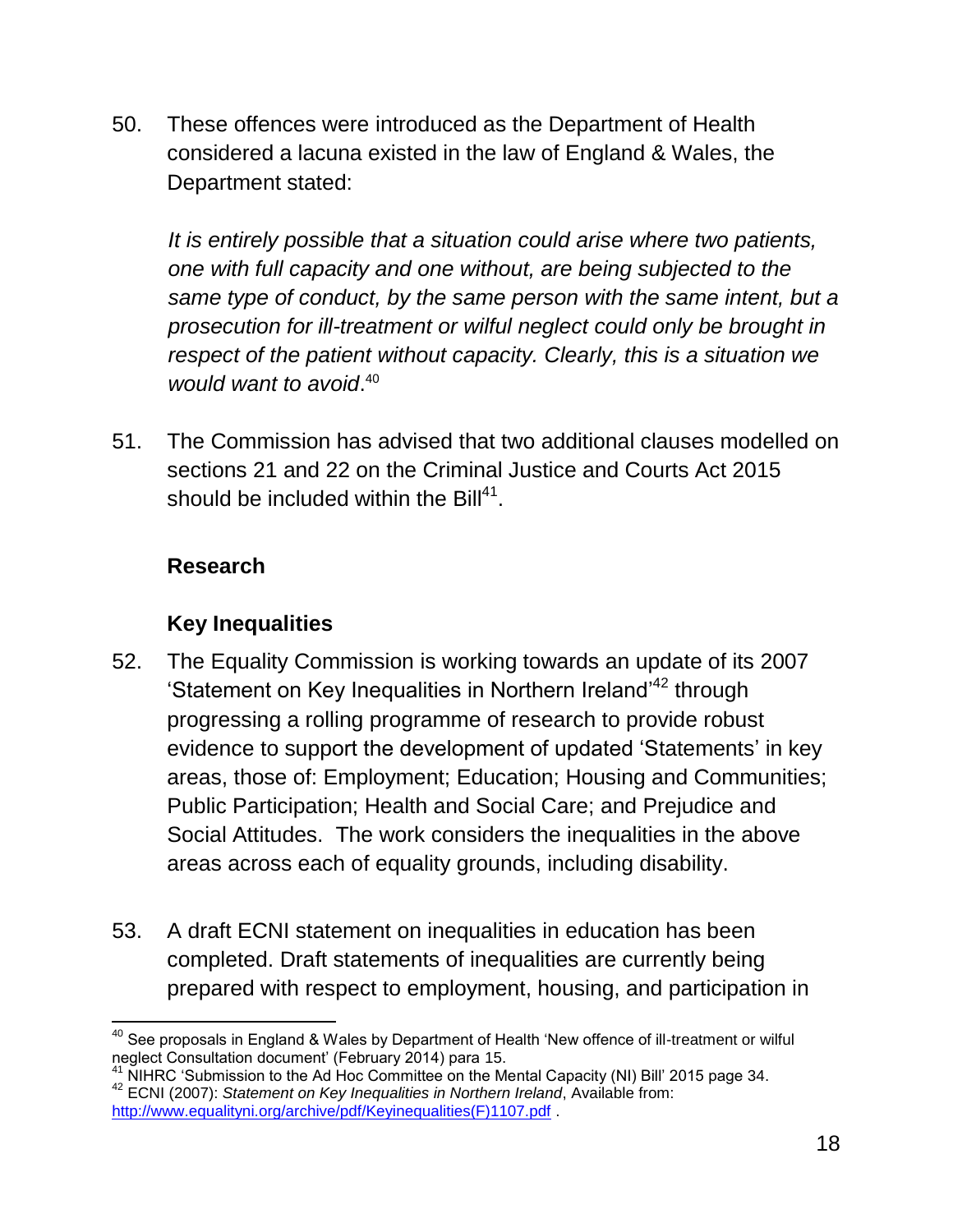public life. Consideration is also being given on how best to take forward research into health and social care.

### **Legal Capacity: Article 12**

54. The NIHRC is represented on the University of Essex research cluster on the compliance of NI and Scottish capacity law with the UNCRPD. The Commission as contributed to papers examining the legal implications of the UNCRPD Article 12 and General Comment 1. In particular, the Commission has contributed to papers around undue influence and conflict of interest.

#### **Accident and Emergency Inquiry (NIHRC: 2014/15)**

- 55. In May 2015 the NIHRC published its report into emergency health care in NI.<sup>43</sup> It was the first human rights inquiry into this issue anywhere in the world.
- 56. The Commission adopted a participatory approach to ensure a full understanding of the patient journey. The inquiry involved eleven public hearings, taking statements from 139 witnesses, in addition the Commission received 185 written and telephone submissions.<sup>44</sup>
- 57. The inquiry analysed in detail the arrangements put in place by the DHSSPS, the HSC Board and the HSC Trusts to deliver emergency health care and illustrated throughout the report issues identified during the course of the inquiry. Informed by the real life experiences of those who had visited accident and emergency the Commission assessed arrangements against international human rights standards, in particular the right to the highest attainable standard of health.
- 58. The NI Executive is required to provide quality facilities, goods and services that are accessible. Furthermore, the health system should meet the requirement of good governance through ensuring public involvement and participation in planning and delivery of services. The right of patients to participate in decisions regarding their health care should also be recognised.

 $\overline{a}$  $^{43}$  NIHRC (May 2015): 'Human Rights Inquiry: Emergency Health Care'.

 $44$  Ibid.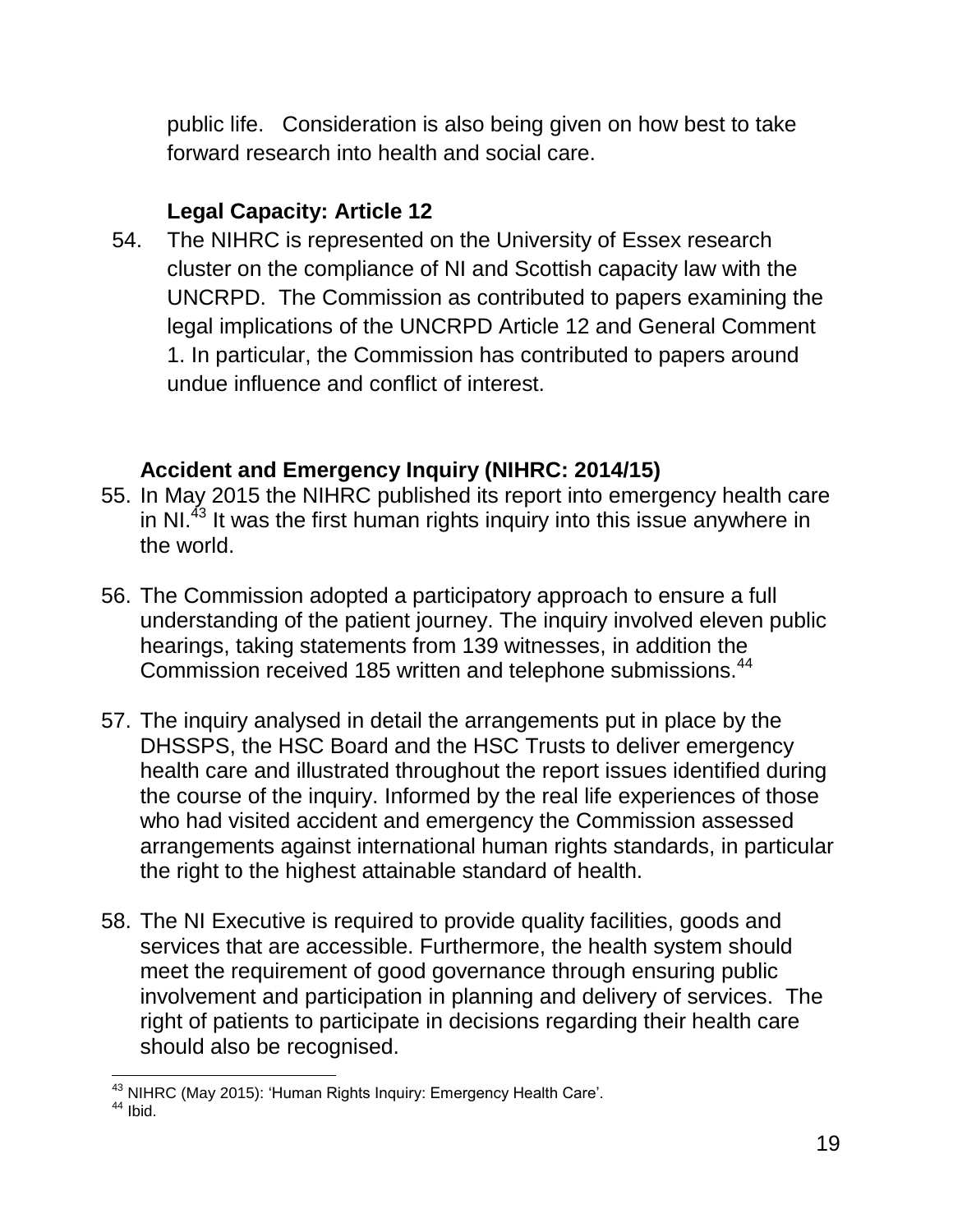59. The inquiry report included over 100 key findings. On publication of the report the Chief Commissioner stated:

"The Commission considered quality, accountability and governance of the service. We visited emergency departments throughout Northern Ireland during the day and night. We heard from dedicated staff striving to maintain patient dignity in an often challenging and crowded environment. In such circumstances there were reported instances where patients did not receive assistance with personal care needs, no pain relief, and no access to food and fluids. Of particular concern were cases involving end of life care, the inappropriate transfer of older patients from nursing homes and the experiences of those presenting to A&E in mental health crisis, with dementia or disabilities.

The Commission heard individual cases which amounted to inhuman and degrading treatment but, did not discover evidence of systemic violations of human rights. The importance of human rights are most obvious when we are at our most vulnerable. The right to the highest attainable standard of health is a standard that must be strived for and the respect for dignity and other human rights principles must be adhered to.

The Inquiry also heard of good practices and experiences. Often the introduction of relatively simple measures significantly improved the human rights of patients. Many of these have been introduced with modest costs and there is a clear need to share good practices throughout the system on a more structured basis.

The report recognised that emergency care departments do not control who comes in through the doors or whether the services are in place to allow a patient to move elsewhere in the hospital or back home. The report examined how much money had been allocated to the transition to impending Transforming Your Care following the Compton report in 2011. It is clear that the money has gone on a number of important areas of care and service but, has not focussed on implementing the earlier review. The report recommends getting Transforming Your Care on track alongside other recommendations to improve the situation in emergency care departments. The report's aim is to be constructive and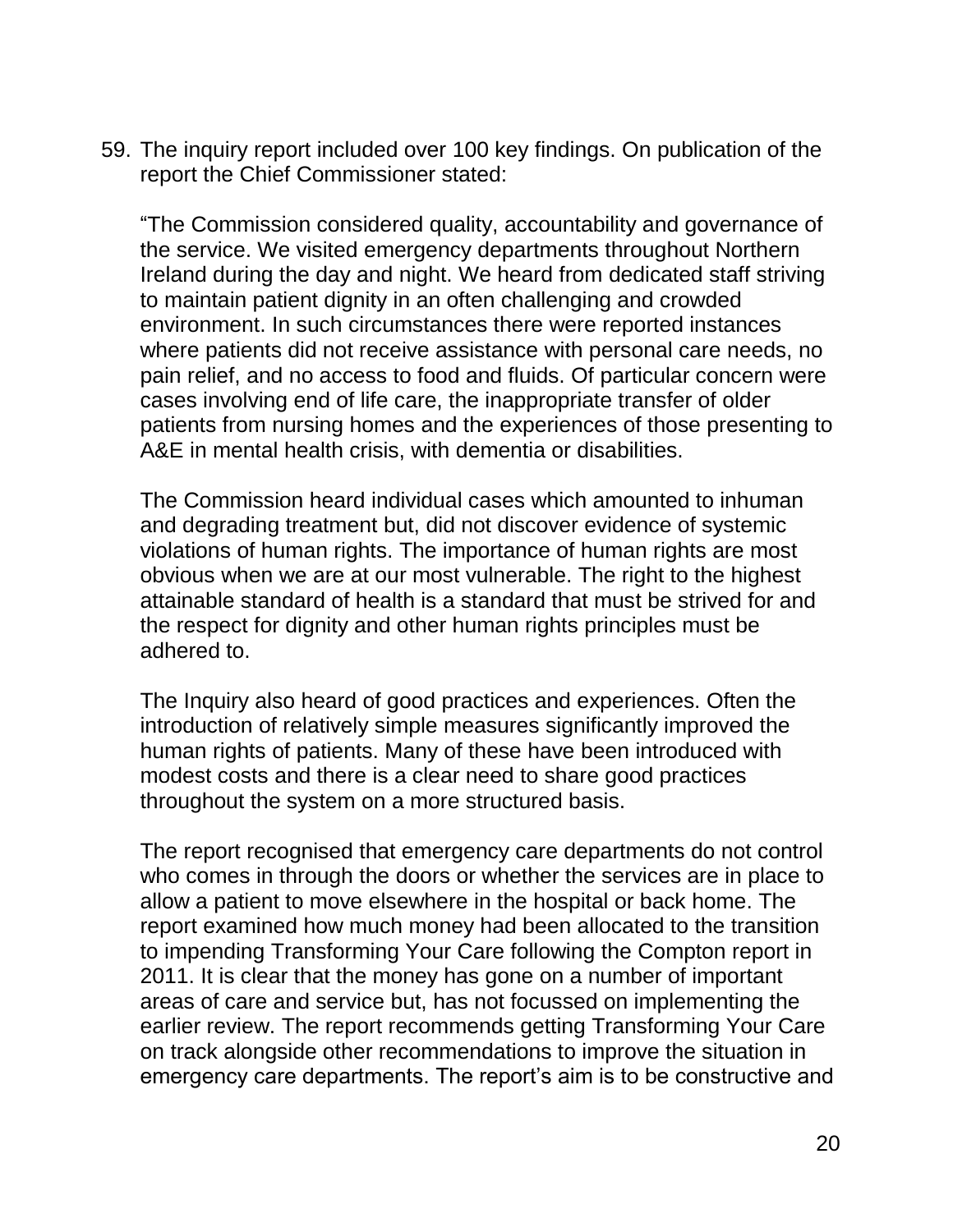show that a human rights based approach can improve emergency care department services for both patients and staff."<sup>45</sup>

- 60. The inquiry found that the emergency care function of the NI health service is heavily dependent on and influenced by policy and practice elsewhere in the health and social care system.<sup>46</sup> During the inquiry many positive initiatives were identified. However, these had not been implemented in a systematic way. An absence of robust data collection to ensure the effective monitoring and reporting on performance was noted.<sup>47</sup>
- 61. The inquiry found that Emergency Departments did not provide reasonable adjustments for persons with disabilities including those with mental health problems, in particular patients presenting with self-harm perceived the Emergency Department as a hostile environment.<sup>48</sup>
- 62. The inquiry identified a need to strengthen the link between those shaping services and the local communities they serve. A further need to enhance the inspection framework was identified.<sup>49</sup>
- 63. The Commission made 26 recommendations including a recommendation that the DHSSPS develop dedicated Emergency Department minimum care standards, rooted in human rights and providing a benchmark for patient experience within Emergency Departments. The standards should include criterion on, inter alia:
	- The promotion of dignity in Emergency Departments;
	- Participation by individuals, their family members and other carers in the care provided in the Emergency Department setting;
	- Measures covering staff behaviour and attitude, adequate facilities;
	- Accessible mechanisms to provide feedback of Emergency Department experiences including complaints;

 $^{45}$  NIHRC Press Release 'A&E Inquiry Findings Published' (May 2015).

 $^{46}$  NIHRC 'Human Rights Inquiry: Emergency Health Care' (May, 2015) page 123.

 $47$  Ibid, page 70.

 $48$  Ibid, page 62.

 $49$  Ibid, page 125.